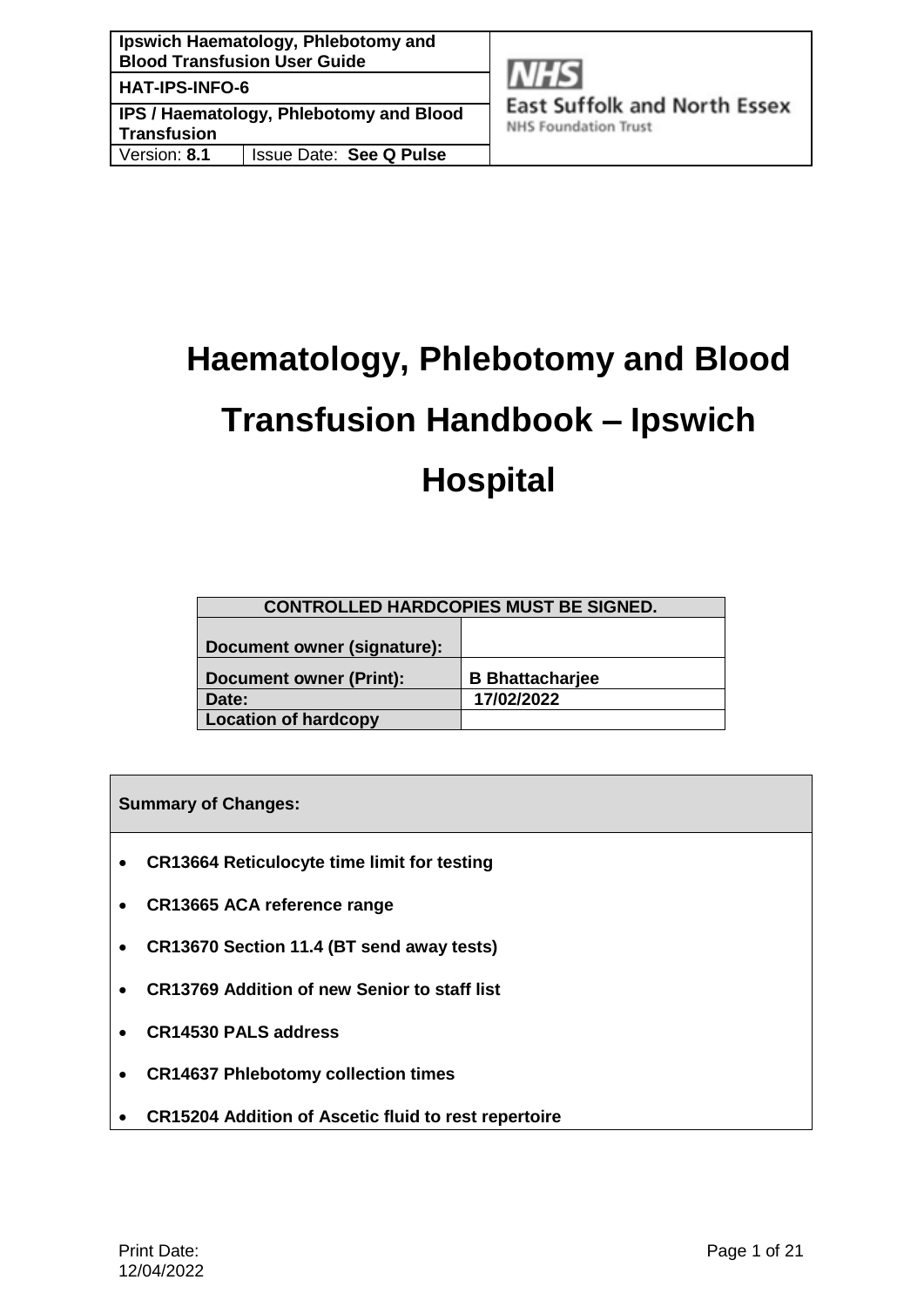**Ipswich Haematology, Phlebotomy and Blood Transfusion User Guide** HAT-IPS-INFO-6

**IPS / Haematology, Phlebotomy and Blood Transfusion** Version: 8.1 **Issue Date: See Q Pulse** 



**East Suffolk and North Essex** 

**NHS Foundation Trust** 

# **CONTENTS**

| 1              |      |  |
|----------------|------|--|
|                | 1.1  |  |
|                | 1.2  |  |
|                | 1.3  |  |
|                | 1.4  |  |
|                | 1.5  |  |
|                | 1.6  |  |
| $\overline{2}$ |      |  |
|                | 2.1  |  |
| 3              |      |  |
|                | 3.1  |  |
|                | 3.2  |  |
|                | 3.3  |  |
| 4              |      |  |
| 5              |      |  |
| 6              |      |  |
| 7              |      |  |
|                | 7.1  |  |
|                | 7.2  |  |
| 8              |      |  |
| 9              |      |  |
| 10             |      |  |
|                | 10.1 |  |
|                | 10.2 |  |
| 11             |      |  |
|                | 11.1 |  |
|                | 11.2 |  |
|                | 11.3 |  |
|                | 11.4 |  |
|                | 11.5 |  |
| 12             |      |  |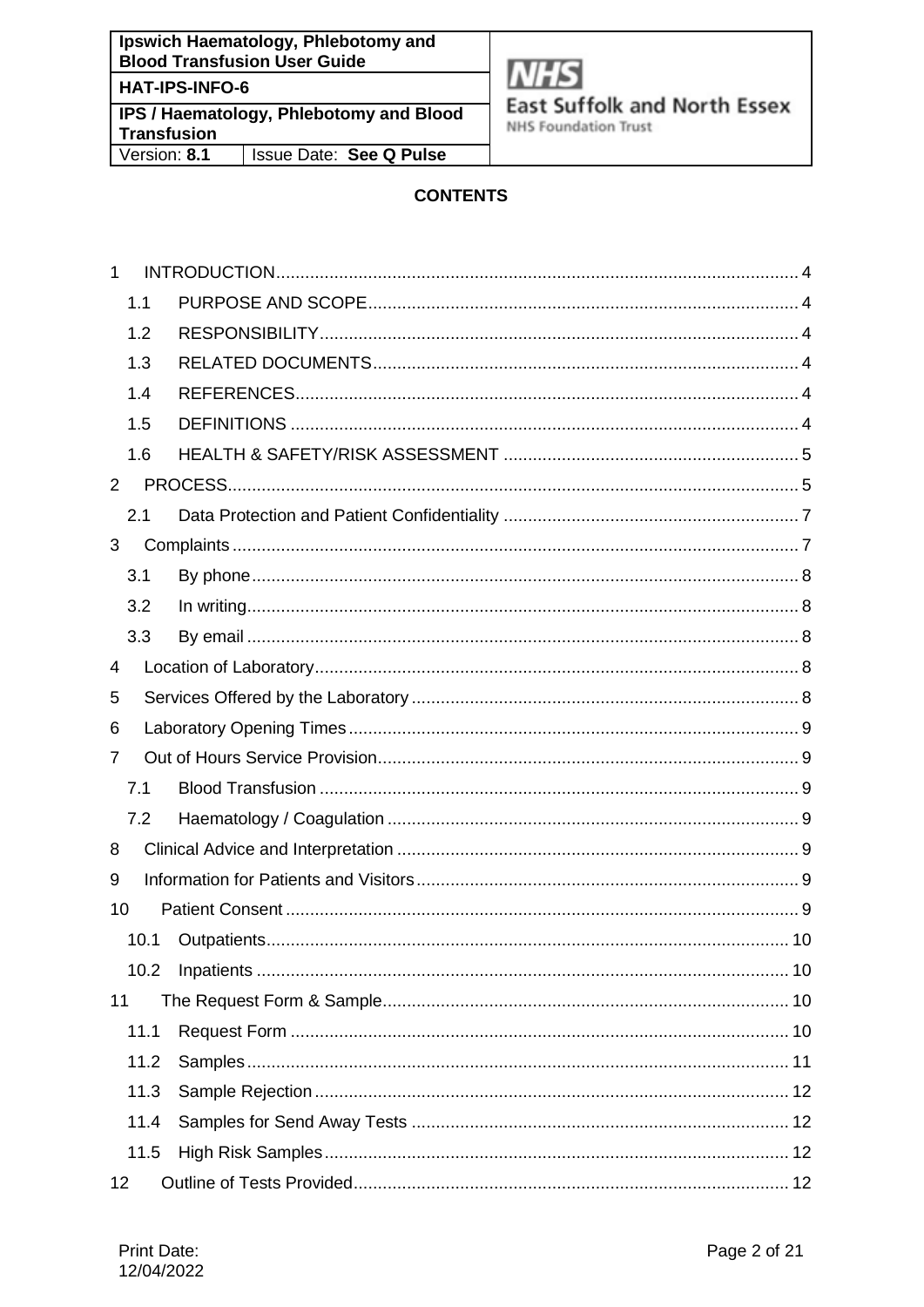**Ipswich Haematology, Phlebotomy and Blood Transfusion User Guide HAT-IPS-INFO-6 IPS / Haematology, Phlebotomy and Blood Transfusion** 

**Issue Date: See Q Pulse** 

Version: 8.1



**East Suffolk and North Essex** 

**NHS Foundation Trust** 

| 12.1 |                                                               |  |
|------|---------------------------------------------------------------|--|
| 12.2 |                                                               |  |
| 12.3 |                                                               |  |
| 13   |                                                               |  |
| 14   |                                                               |  |
| 15   |                                                               |  |
| 16   |                                                               |  |
| 16.1 |                                                               |  |
| 16.2 |                                                               |  |
| 16.3 |                                                               |  |
| 16.4 |                                                               |  |
| 17   |                                                               |  |
| 18   |                                                               |  |
| 19   |                                                               |  |
| 20   |                                                               |  |
| 20.1 |                                                               |  |
| 21   |                                                               |  |
| 21.1 |                                                               |  |
| 21.2 | MHRA (Medicines and Healthcare Products Regulatory Agency) 18 |  |
| 21.3 |                                                               |  |
| 22   |                                                               |  |
| 23   |                                                               |  |
| 23.1 |                                                               |  |
| 23.2 |                                                               |  |
| 23.3 |                                                               |  |
| 23.4 |                                                               |  |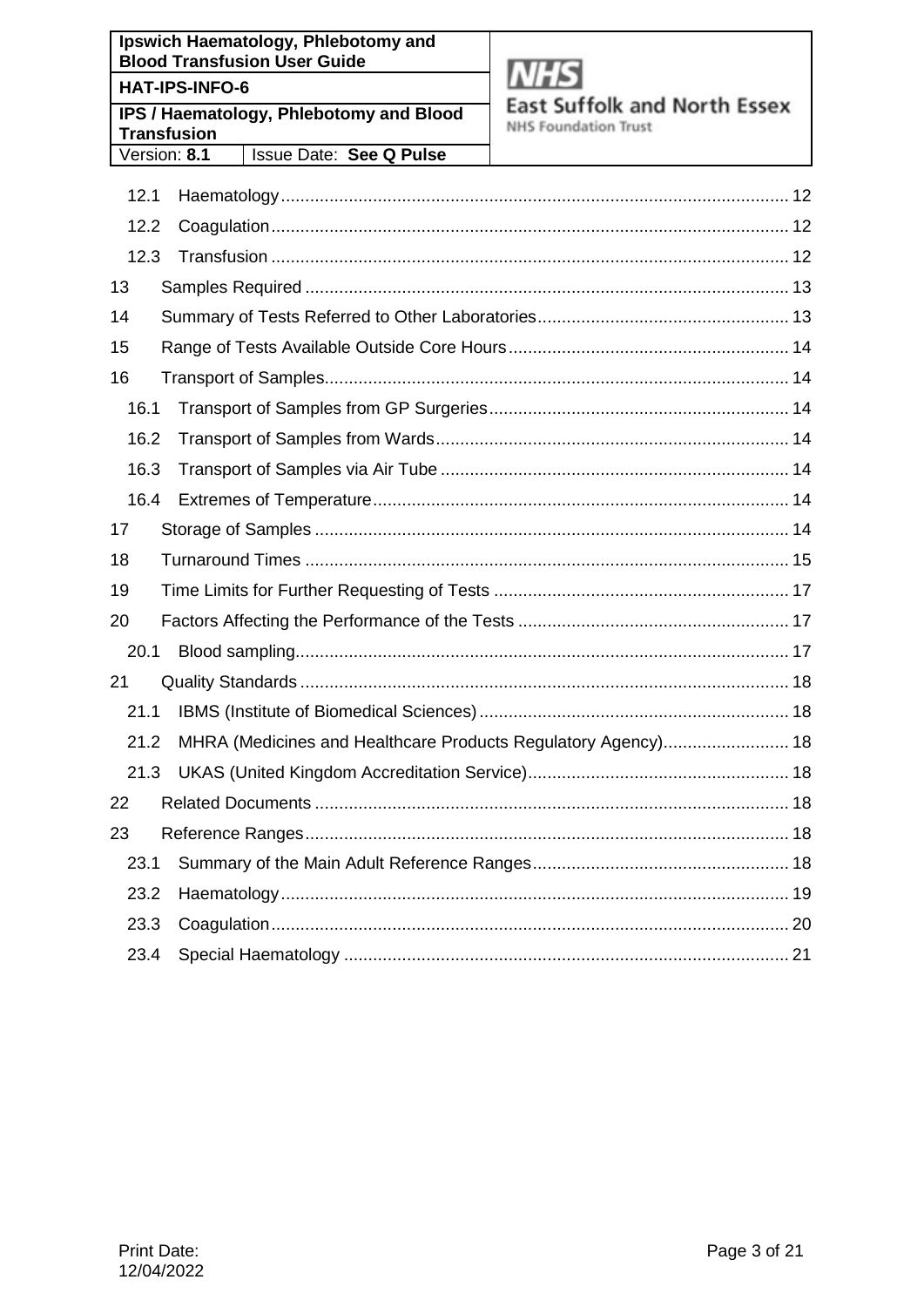**Ipswich Haematology, Phlebotomy and Blood Transfusion User Guide HAT-IPS-INFO-6 IPS / Haematology, Phlebotomy and Blood Transfusion**

Version: **8.1** Issue Date: **See Q Pulse**



**East Suffolk and North Essex** 

**NHS Foundation Trust** 

## <span id="page-3-0"></span>**1 INTRODUCTION**

#### <span id="page-3-1"></span>**1.1 PURPOSE AND SCOPE**

This User Guide has been produced to assist both hospital and community users of the Haematology, phlebotomy and blood transfusion laboratory service at Ipswich Hospital. It deals with access to the service, specimen requirements, information and labelling requirements. If this User Guide fails to provide information required, users are encouraged to contact relevant key personnel listed.

The Pathology Laboratory at Ipswich Hospital consists of Biochemistry, Haematology, Microbiology, Histopathology/Cytopathology and Blood Transfusion and is the only pathology provision on-site. The service is provided by the East Suffolk North Essex NHS Foundation Trust which came into effect 1<sup>st</sup> July 2019.

#### <span id="page-3-2"></span>**1.2 RESPONSIBILITY**

It is the responsibility of management to effectively communicate information and sample requirements.

It is the responsibility of medical staff to give clinical advice where required.

It is the responsibility of senior technical staff to provide non clinical advice e.g. transport and packaging of samples.

It is the responsibility of clinical teams using the haematology service to follow the requirements laid out in this document.

# <span id="page-3-3"></span>**1.3 RELATED DOCUMENTS**

N/a

#### <span id="page-3-4"></span>**1.4 REFERENCES**

ISO15189:2012

#### <span id="page-3-5"></span>**1.5 DEFINITIONS**

BMS: Biomedical Scientist

DPA: Data Protection Act

ESNEFT: East Suffolk and North Essex Foundation Trust

GDPR: General Data Protection Regulations

GP: General Practitioner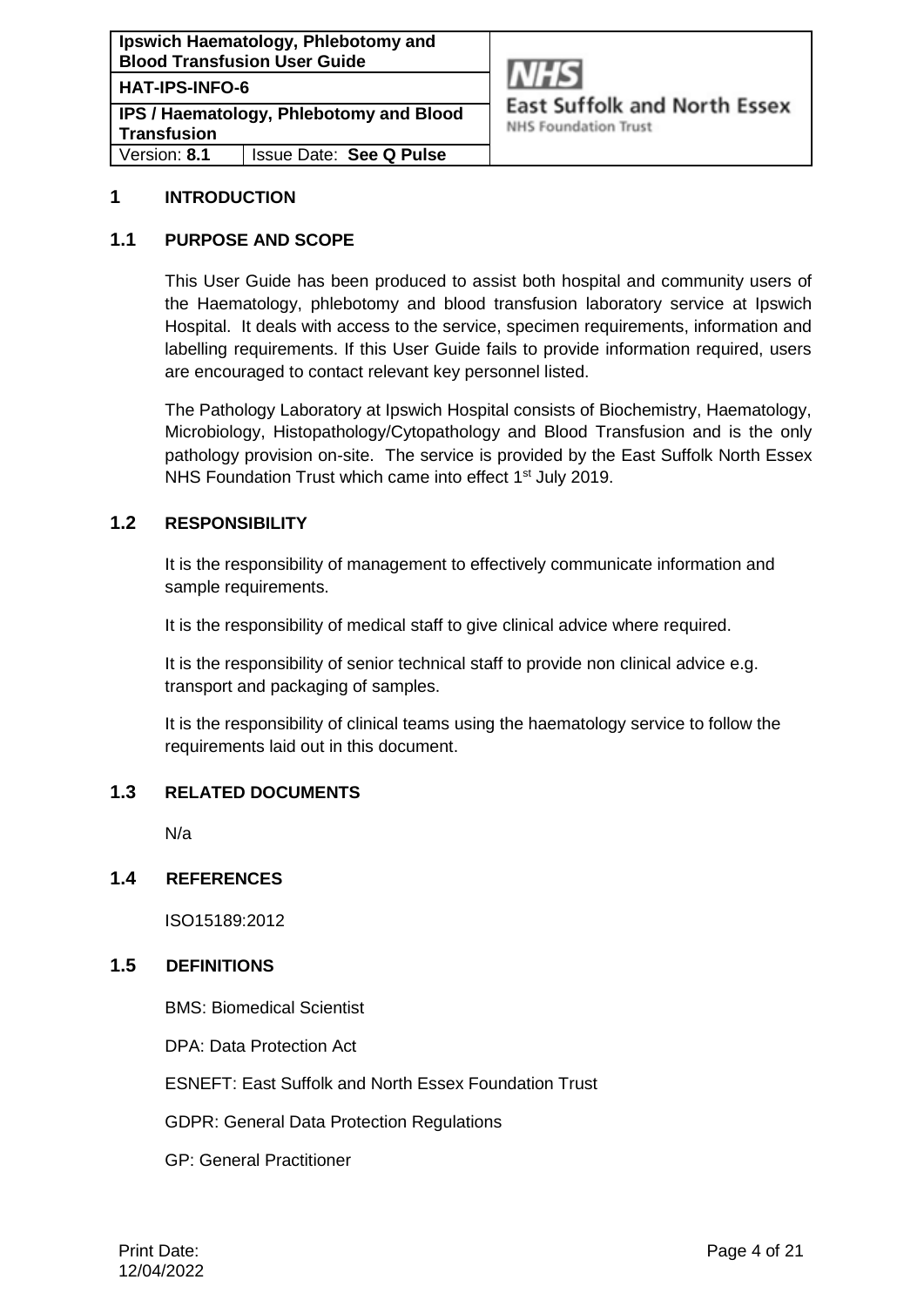**HAT-IPS-INFO-6**

**IPS / Haematology, Phlebotomy and Blood Transfusion** Version: **8.1** Issue Date: **See Q Pulse**



**East Suffolk and North Essex** 

**NHS Foundation Trust** 

# <span id="page-4-0"></span>**1.6 HEALTH & SAFETY/RISK ASSESSMENT**

# <span id="page-4-1"></span>**2 PROCESS**

# **2.1 Key Personnel and contact details**

The service is managed by East Suffolk and North Essex Foundation Trust. Key contacts are:

| <b>Consultant Medical Staff</b>                                                                                                                                   |     | <b>Bleep Email and Telephone</b>                                     |
|-------------------------------------------------------------------------------------------------------------------------------------------------------------------|-----|----------------------------------------------------------------------|
| Dr A D Hodson<br><b>Consultant Haematologist- ESNEFT</b><br>Service Clinical Lead (Lab director)                                                                  | 126 | andrew.hodson@esneft.nhs.uk<br>Contact via secretary 01473 703718    |
| Dr J. A. Ademokun<br><b>Consultant Haematologist</b><br><b>Lead for Blood Transfusion</b><br>Antenatal Sickle Cell and<br>Thalassaemia Screening Clinical<br>Lead | 160 | debo.ademokun@esneft.nhs.uk<br>Contact via secretary 01473 703718    |
| Dr I Chalmers<br><b>Consultant Haematologist</b><br><b>Clinical Lead</b>                                                                                          | 125 | isobel.chalmers@esneft.nhs.uk<br>Contact via secretary 01473 703718  |
| Dr I Whalley<br><b>Consultant Haematologist</b><br>Lead for Coagulation                                                                                           | 904 | ioana.whalley@esneft.nhs.uk<br>Contact via secretary 01473 703718    |
| Dr M Panatt Prahladan<br><b>Consultant Haematologist</b>                                                                                                          | 613 | Mahesh.Prahladan@esneft.nhs.uk<br>Contact via secretary 01473 703718 |

| <b>Biomedical Scientists</b>                                        | <b>Email and Telephone</b>                  |
|---------------------------------------------------------------------|---------------------------------------------|
| Ms J Powell<br>Haematology and Blood Transfusion<br>Service Manager | Jackie.powell2@nhs.net<br>Tel: 01206 742407 |
| Mr S Bhattacharjee                                                  | Shubendu. Bhattacharjee@esneft.nhs.uk       |
| Haematology Manager                                                 | Tel 01473 703714 (Internal ext. 5714)       |
| Ms C Conway                                                         | Camilla.smith1@nhs.net                      |
| <b>Blood Transfusion Manager</b>                                    | Tel 01473 703396 (Internal ext. 5396)       |
| Ms E Byworth                                                        | Eleanor.byworth@esneft.nhs.uk               |
| <b>Blood Transfusion Compliance Manager</b>                         | N/a                                         |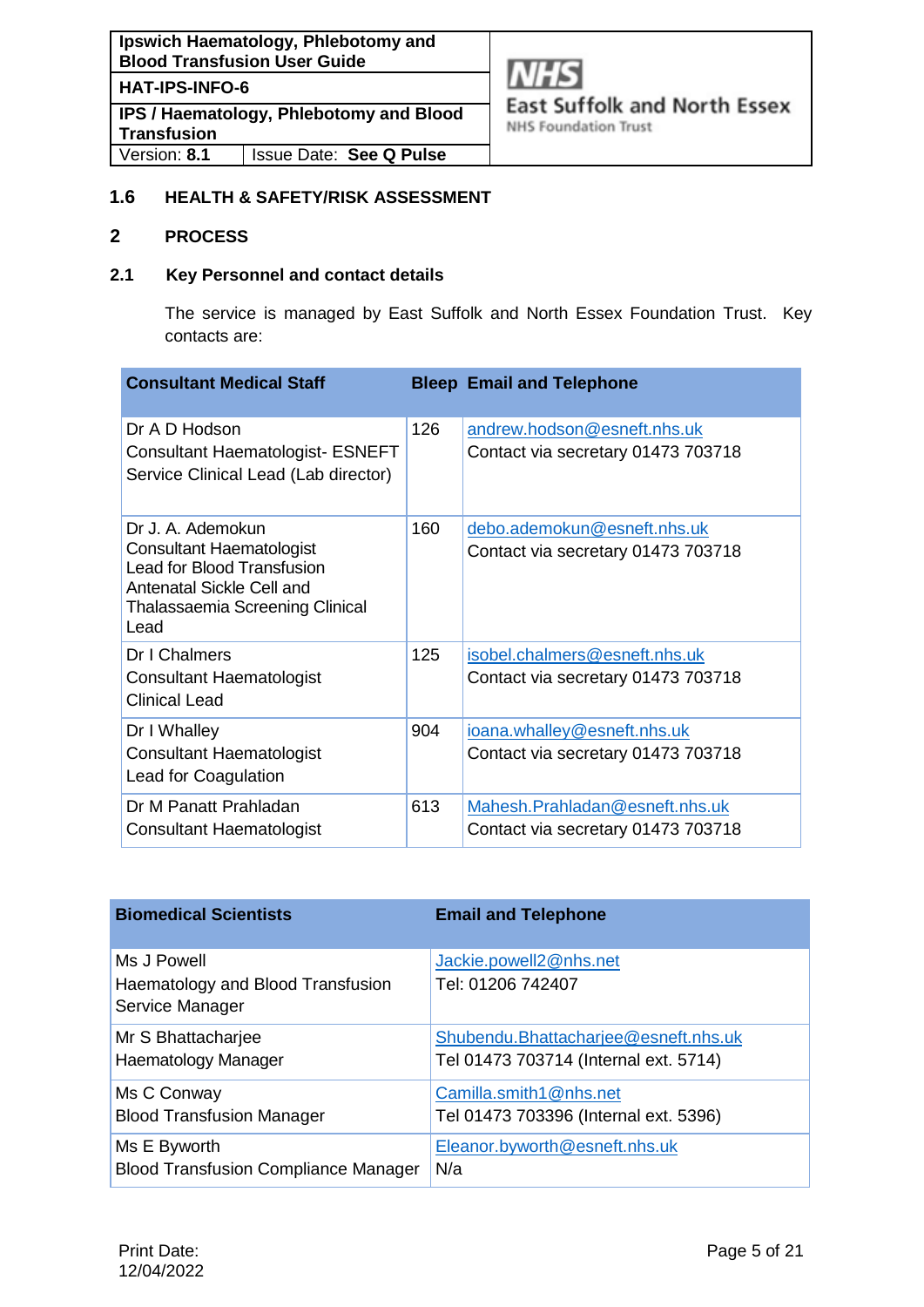**Ipswich Haematology, Phlebotomy and Blood Transfusion User Guide**

# **HAT-IPS-INFO-6**

**IPS / Haematology, Phlebotomy and Blood Transfusion** Version: **8.1** Issue Date: **See Q Pulse**



**East Suffolk and North Essex** 

**NHS Foundation Trust** 

| <b>Transfusion Practitioners</b>                                                                            | <b>Bleep Email and Telephone</b>                                            |
|-------------------------------------------------------------------------------------------------------------|-----------------------------------------------------------------------------|
| Mrs Sheila Cook                                                                                             | Sheila.cook@esneft.nhs.uk                                                   |
| <b>Phlebotomy Quality Lead</b>                                                                              | Tel 01473 704171 (internal ext. 6171)                                       |
| <b>Mr Richard Nevin</b>                                                                                     | Richard.Nevin@esneft.nhs.uk                                                 |
| <b>Haematology Quality Manager</b>                                                                          | Tel 01473 704171 (internal ext. 6171)                                       |
| Mr Nick Sheppard                                                                                            | Nick.Sheppard@esneft.nhs.uk                                                 |
| <b>Blood Transfusion Quality Manager</b>                                                                    | Tel 01473 703396 (Internal ext. 5396)                                       |
| Mr Nigel Brinkley                                                                                           | nigel.brinkley@nhs.net                                                      |
| <b>Blood Transfusion Quality Manager</b>                                                                    | Tel 01473 703396 (Internal ext. 5396)                                       |
| <b>Quality Team</b>                                                                                         | <b>Email and Telephone</b>                                                  |
| Mr M Bowen                                                                                                  | Mareece.bowen@esneft.nhs.uk                                                 |
| <b>Senior Biomedical Scientist</b>                                                                          | Tel: 01473 703713 (Internal ext. 5713)                                      |
| Miss Lisa Lewis                                                                                             | Lisa.Lewis@esneft.nhs.uk                                                    |
| <b>Senior Biomedical Scientist</b>                                                                          | Tel: 01473 703396 (Internal ext. 5396)                                      |
| Mr C Smith                                                                                                  | christopher.smith5@nhs.net                                                  |
| <b>Senior Biomedical Scientist</b>                                                                          | Tel 01473 703713 (Internal ext. 5713)                                       |
| Mr R Banthorpe                                                                                              | Robert.Banthorpe@esneft.nhs.uk                                              |
| <b>Senior Biomedical Scientist</b>                                                                          | Tel 01473 703713 (Internal ext. 5713)                                       |
| Mrs Claire Kelly                                                                                            | claire.kelly@ipswichhospital.nhs.uk                                         |
| <b>Senior Biomedical Scientist</b>                                                                          | Tel 01473 703713 (Internal ext. 5713)                                       |
| Mrs L F Pacquette                                                                                           | lucia.pacquette@ipswichhospital.nhs.uk                                      |
| <b>Senior Biomedical Scientist</b>                                                                          | Tel 01473 703713 (Internal ext. 5713)                                       |
| Ms J King<br><b>Senior Biomedical Scientist</b><br>Antenatal Sickle Cell and Thalassaemia<br>Screening Lead | joanne.king@ipswichhospital.nhs.uk<br>Tel 01473 703396 (Internal ext. 5396) |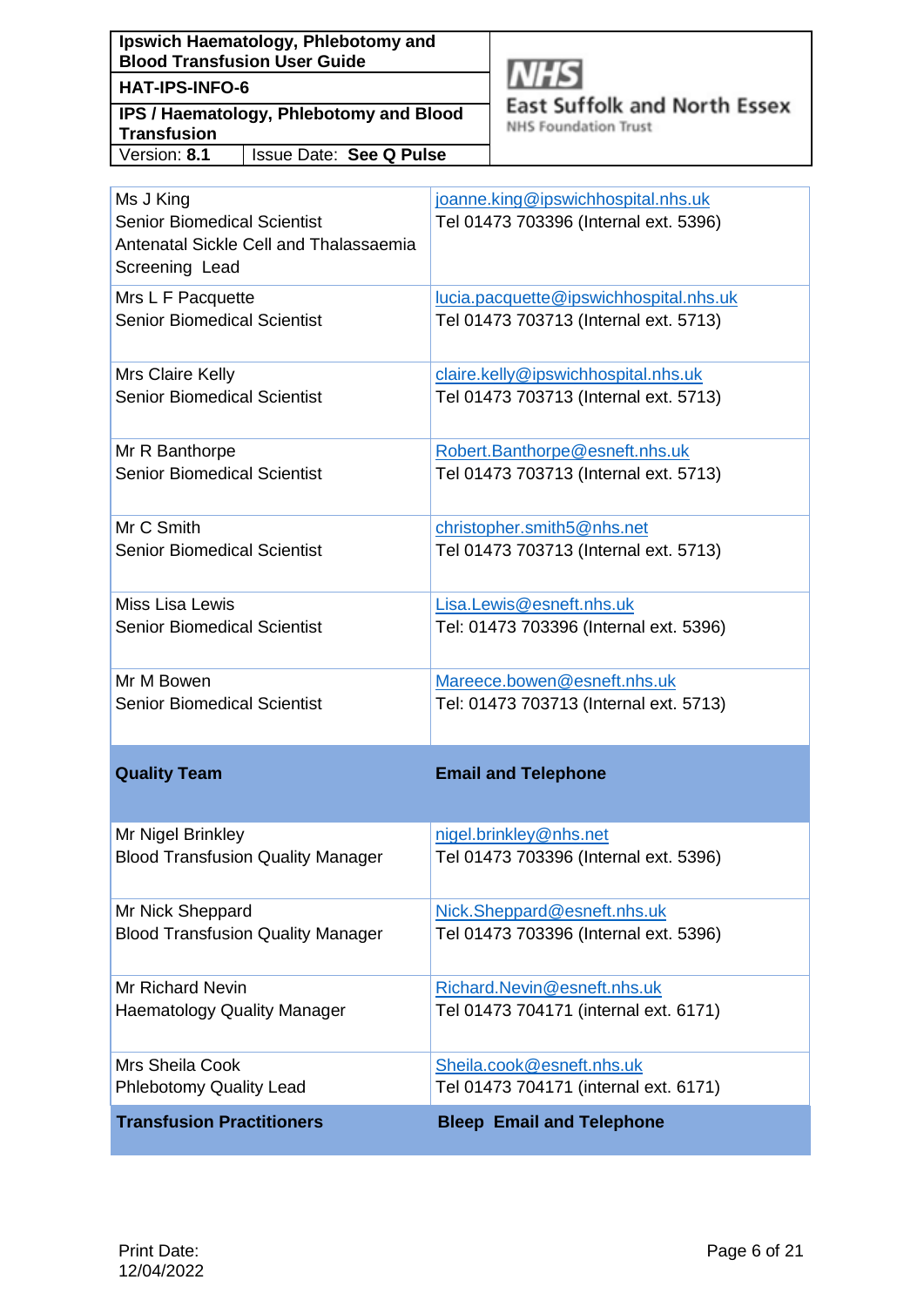| Ipswich Haematology, Phlebotomy and<br><b>Blood Transfusion User Guide</b> |                                |  |
|----------------------------------------------------------------------------|--------------------------------|--|
| <b>HAT-IPS-INFO-6</b>                                                      |                                |  |
| <b>IPS / Haematology, Phlebotomy and Blood</b><br><b>Transfusion</b>       |                                |  |
| Version: 8.1                                                               | <b>Issue Date: See Q Pulse</b> |  |



**East Suffolk and North Essex** 

**NHS Foundation Trust** 

| Ms R Smith<br><b>Transfusion Practitioner</b>    | 900 | rebecca.smith@ipswichhospital.nhs.uk<br>01473 703391 (Internal ext. 5391) |
|--------------------------------------------------|-----|---------------------------------------------------------------------------|
| Mrs S Kaznica<br><b>Transfusion Practitioner</b> | 900 | sharon.kaznica@esneft.nhs.uk<br>Tel 01473 703391 (Internal ext. 5391)     |
| Mrs S Clarke<br><b>Transfusion Practitioner</b>  | 900 | sarah.clarke@esneft.nhs.uk<br>Tel 01473 703391 (Internal ext. 5391)       |

# **Department Telephone Numbers**

| <b>Department</b>                                                                                | <b>Telephone</b>     |                                        |
|--------------------------------------------------------------------------------------------------|----------------------|----------------------------------------|
| Haematology                                                                                      | External<br>Internal | 01473 703709 or 703710<br>5709 or 5710 |
| <b>Blood Transfusion Enquiries</b><br>$(09.00 - 17.00$ Monday - Friday)<br>Other times bleep 905 | External<br>Internal | 01473 703726<br>5726                   |
| Secretary to Medical Staff<br>$(09.00 - 17.00$ Monday - Friday)                                  | External<br>Internal | 01473 703718<br>5718                   |

# **2.1 Data Protection and Patient Confidentiality**

<span id="page-6-0"></span>The EU General Data Protection Regulation (GDPR) is a pan-European data protection law, which superseded the EU's 1995 Data Protection Directive and all member state law based on it, including the UK's DPA 1998 (Data Protection Act 1998), on 25 May 2018.

The GDPR extends the data rights of individuals (data subjects), and places a range of new obligations on organisations that process EU residents' personal data.

# <span id="page-6-1"></span>**3 COMPLAINTS**

To make a complaint contact the Patient and Liaison Service (PALS) as follows: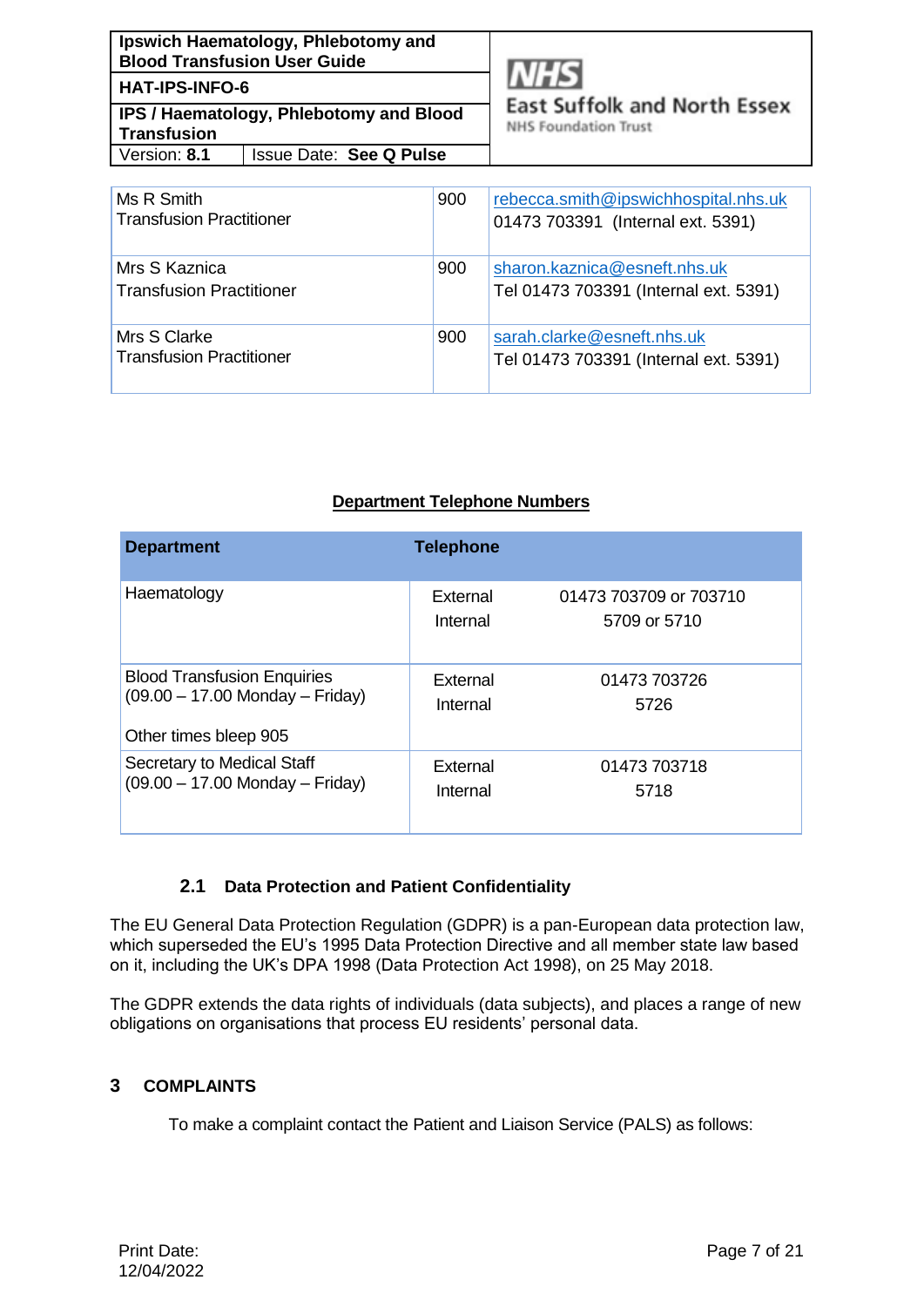**HAT-IPS-INFO-6**

**IPS / Haematology, Phlebotomy and Blood Transfusion** Version: **8.1** Issue Date: **See Q Pulse**



**East Suffolk and North Essex** 

**NHS Foundation Trust** 

# <span id="page-7-0"></span>**3.1** By phone

PALS can be contacted by telephone from 9am to 4pm, Monday to Friday (Confidential answerphone out of hours) Free phone 0800 783 7328 Direct line 01206 742683 or 746448

<span id="page-7-1"></span>If your call is urgent and you require assistance outside these hours please dial 01206 747474 and ask to speak to the Duty Matron.

**3.2** In writing

Patient Advice and Liaison Service Ipswich Hospital Heath Road Ipswich

# <span id="page-7-2"></span>**3.3 By email**

**[PALS@esneft.nhs.uk](mailto:PALS@esneft.nhs.uk)**

# <span id="page-7-3"></span>**4 LOCATION OF LABORATORY**

The Haematology Department is located in the Pathology Department at ESNEFT - Ipswich Hospital, Heath Road, Ipswich IP4 5PD – in the central zone.

For a location map click on the link below**.** 

[https://i3a5v6j6.stackpathcdn.com/wp-content/uploads/2020/06/IPSWICH-2020June-Guide-](https://i3a5v6j6.stackpathcdn.com/wp-content/uploads/2020/06/IPSWICH-2020June-Guide-Colour-002.pdf)[Colour-002.pdf](https://i3a5v6j6.stackpathcdn.com/wp-content/uploads/2020/06/IPSWICH-2020June-Guide-Colour-002.pdf)

# <span id="page-7-4"></span>**5 SERVICES OFFERED BY THE LABORATORY**

The Haematology Department offers the following services:

- Haematology
	- Blood Transfusion
- Antenatal Screening

The laboratory provides INR results to the Anticoagulation Monitoring Service (AMS). Please contact the AMS directly for any queries relating to outpatient anticoagulant monitoring. Tel: 01473 702677

For Immunology queries contact immunology at Addenbrookes Hospital directly. Tel: 0333 103 2220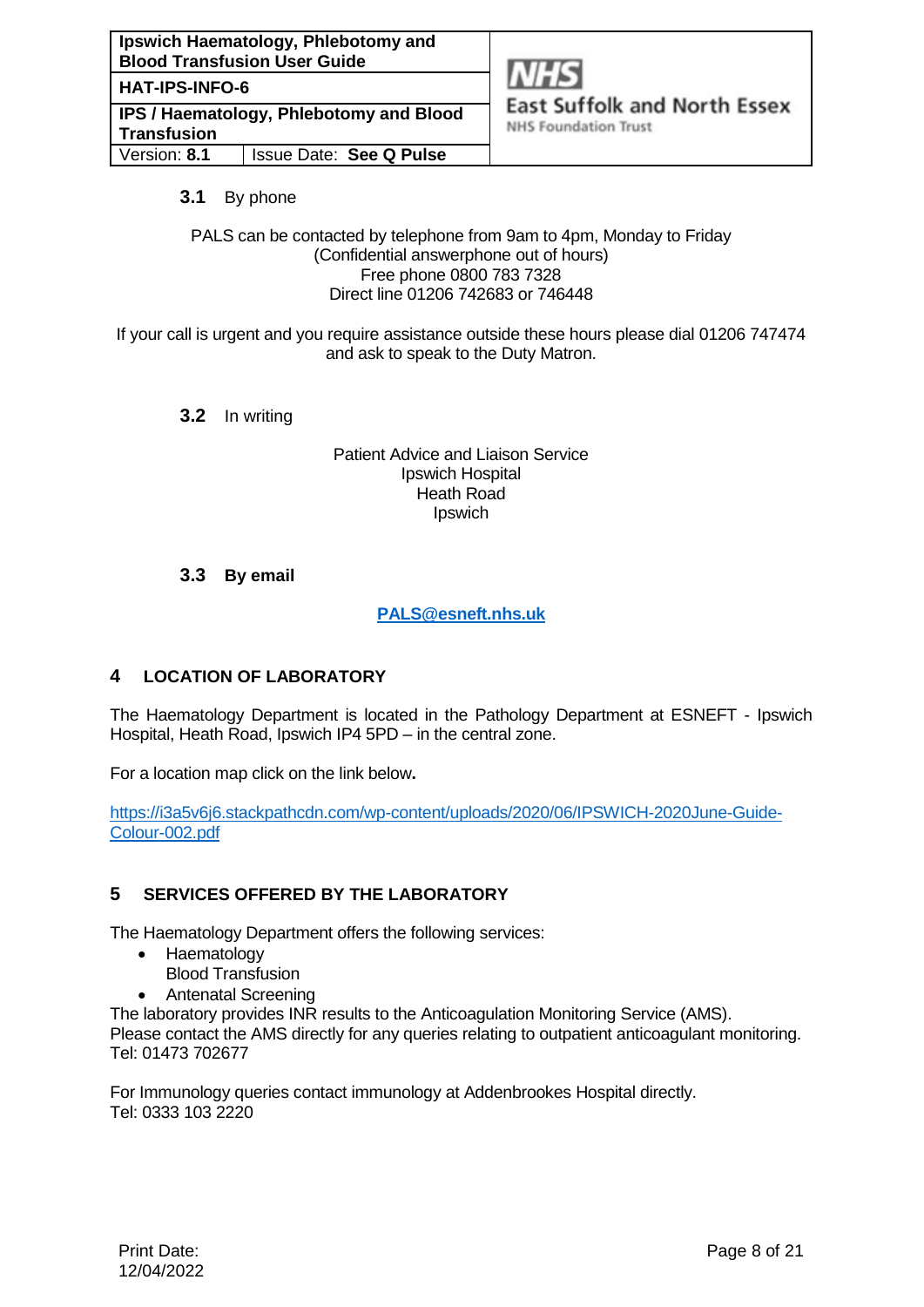**Ipswich Haematology, Phlebotomy and Blood Transfusion User Guide HAT-IPS-INFO-6 IPS / Haematology, Phlebotomy and Blood Transfusion** Version: **8.1** Issue Date: **See Q Pulse**



**NHS Foundation Trust** 

#### <span id="page-8-0"></span>**6 LABORATORY OPENING TIMES**

The Haematology laboratory is open 24 hours a day, 7 days a week. See below for opening times for phlebotomy services (blood tests).

# <span id="page-8-1"></span>**7 OUT OF HOURS SERVICE PROVISION**

#### **7.1 Blood Transfusion**

<span id="page-8-2"></span>Anytime, in the event of an MHP bleep 905 Between 09:00 – 17:00, call Ext 5726 Between 17:00 – 09:00, bleep 905

#### **7.2 Haematology / Coagulation**

<span id="page-8-3"></span>Anytime, call Ext 5709

All Emergency Department (A&E) requests where there is a likelihood of 4 hour breach must be notified by telephone/bleep to the relevant department.

#### <span id="page-8-4"></span>**8 CLINICAL ADVICE AND INTERPRETATION**

Clinical advice is available from the consultant medical staff and from the consultant on call during evenings and weekends via switch. Non clinical advice is available from senior BMS staff

#### <span id="page-8-5"></span>**9 INFORMATION FOR PATIENTS AND VISITORS**

Patients requiring information on preparing to visit Ipswich Hospital should see the hospital's internet pages.

#### <span id="page-8-6"></span>**10 PATIENT CONSENT**

East Suffolk and North Essex NHS Foundation Trust (ESNEFT) is committed to ensuring that all staff involved in the patient consent process adhere to the Department of Health guidance on consent to examination and treatment.

Patients have a fundamental legal and ethical right to determine what happens to their own bodies. Valid consent must be obtained before starting treatment or physical investigation, or providing personal care, for a person, and is a fundamental part of good practice. A healthcare professional (or other healthcare staff) who does not respect this principle may be liable both to legal action by the patient and to action by their professional body.

Consent is presumed with regards blood tests when the sample and request form – containing the requestor details – arrives in the laboratory.

Phlebotomy presume consent when the patient arrives for the phlebotomy appointment with a completed request form and presents for venepuncture.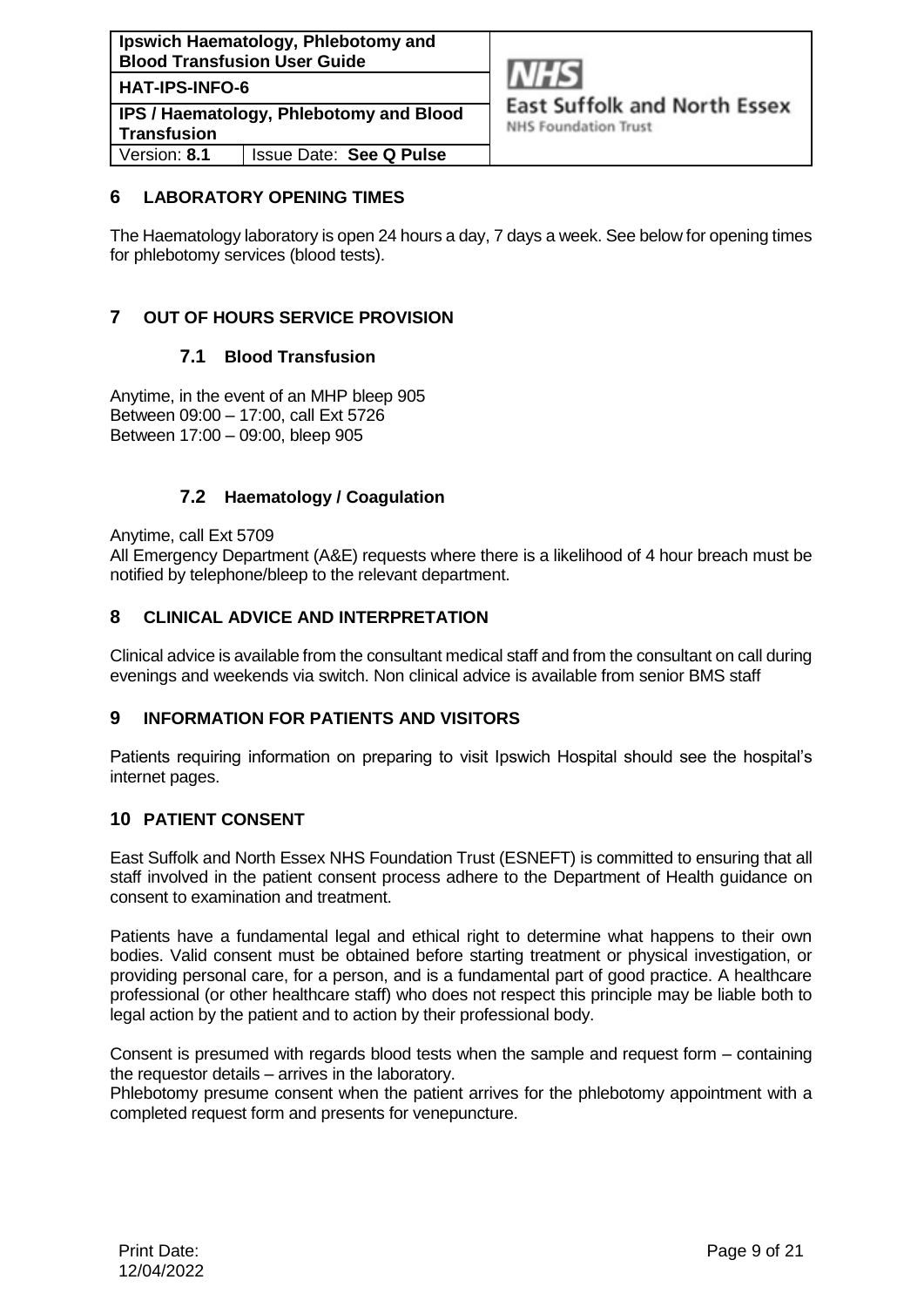| Ipswich Haematology, Phlebotomy and<br><b>Blood Transfusion User Guide</b> |                         |  |
|----------------------------------------------------------------------------|-------------------------|--|
| <b>HAT-IPS-INFO-6</b>                                                      |                         |  |
| <b>IPS / Haematology, Phlebotomy and Blood</b><br><b>Transfusion</b>       |                         |  |
| Version: 8.1                                                               | Issue Date: See Q Pulse |  |



## **10.1 Outpatients**

<span id="page-9-0"></span>An appointment system is in place for community and out-patient department phlebotomy and can be accessed by following the link below:

<https://www.esneft.nhs.uk/service/bloodtests/>

Phlebotomy appointment: Landseer Road Phlebotomy Clinic, 476-478 Landseer Road Ipswich Suffolk IP3 9LU Monday to Friday  $07:30 - 17:30$  (Children aged  $11 - 16$ ).

Laboratory Phlebotomist Opening Hours (hospital): The laboratory open hours are Monday -Friday 07:30 – 17:45.

<span id="page-9-1"></span>Children under 11 years of age should not be referred for blood tests to the department but arrangements can be made with the Paediatric Assessment Unit (telephone 01473 702198 for advice).

#### **10.2 Inpatients**

The phlebotomists visit all the wards with the exception of paediatric wards on a daily basis between 07.30 and 12:00. They are unable to return to wards, so all requests forms should be available from 07.30. Please do not forward order unnecessarily as the presence of large numbers of forms on the request clip delays the round. A Saturday and Sunday morning service is provided for the acute medical and surgical wards from 07:30 to 11:30. Please keep weekend ordering to a minimum, i.e. clinically essential orders only.

The phlebotomists will only have two attempts at venepuncture and if unsuccessful will refer the request back to the originator.

#### <span id="page-9-3"></span><span id="page-9-2"></span>**11 THE REQUEST FORM & SAMPLE**

#### **11.1 Request Form**

Electronic request forms (Lorenzo or ICE) should be used whenever possible. It is essential that the request form bears - as an absolute minimum - the patient's name, case number (whenever this is available, or address if the hospital number is not known), time of sampling, date, the signature of the person making the request and the location to which the report is to be sent.

All requests sent to the laboratory are considered a service agreement between the requester and the laboratory to undertake the analysis of the sample for the tests requested. The laboratory may refer the sample to another laboratory for specialised or confirmatory analysis in order to provide the results.

All antenatal screening requests must be accompanied with a fully completed family origin questionnaire & possibly orange antenatal booking form. This must contain the estimated delivery date and ethnic origin of the parents.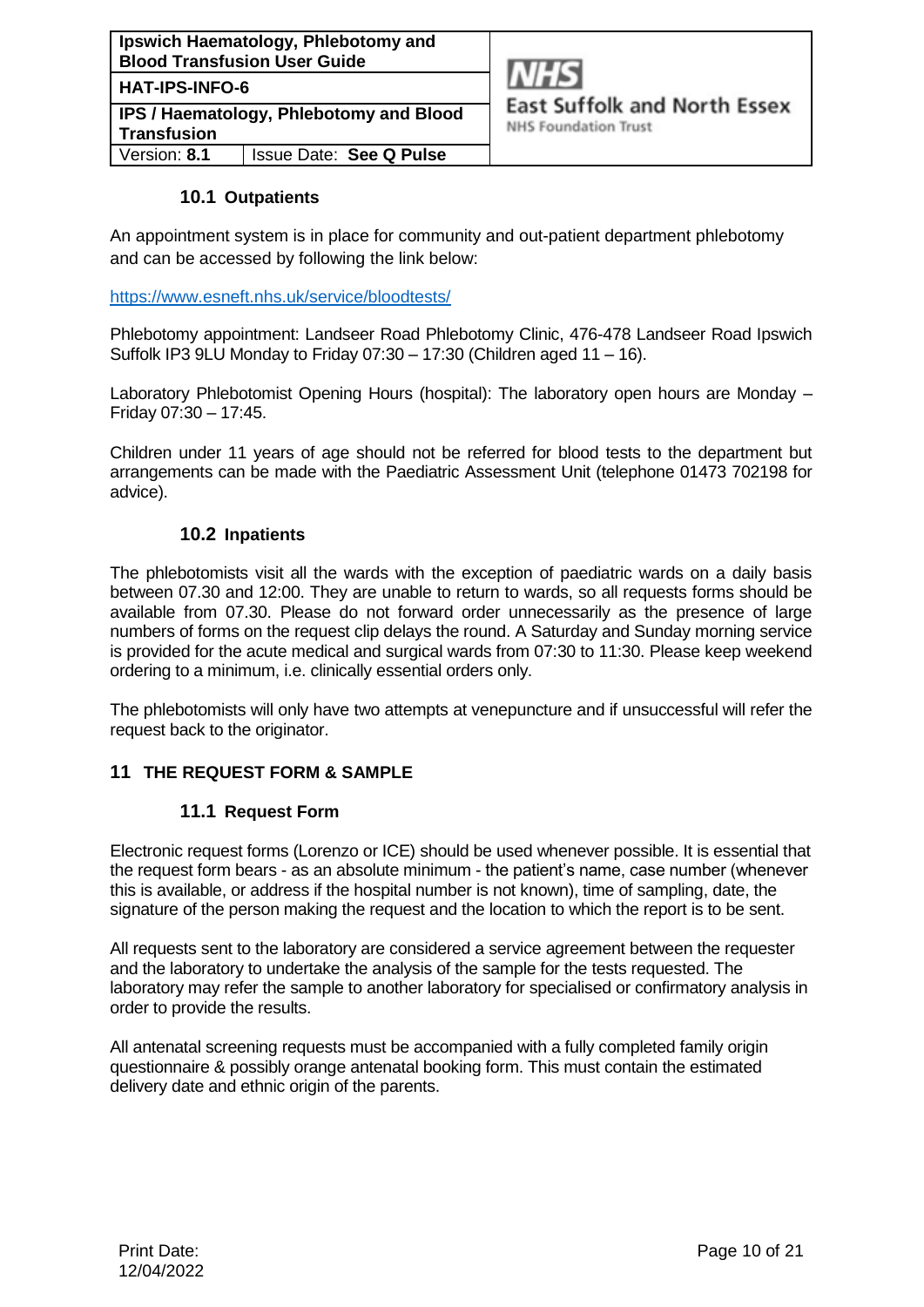

**East Suffolk and North Essex** 

**NHS Foundation Trust** 

## **11.1.1 Patient's Gender**

Please complete as gender not always easy to ascertain from name and is essential for interpretation of results.

## **11.1.2 Requester Details**

Clearly identify the name and location of the requester and the location for copies of the report to be sent if required.

## **11.1.3 Tests Required**

Tests required must be entered.

#### **11.1.4 Clinical Details**

Appropriate clinical details to enable accurate interpretation of findings. Note Blood Transfusion send away tests may need discussion with Haematology Consultant.

#### **11.1.5 Priority Status**

<span id="page-10-0"></span>Requests are assumed routine unless marked 'URGENT' or 'PLEASE PHONE', a telephone number or bleep number must be stated to reduce delays in contacting the requester. Electronic request forms must be completed as prompted on screen.

# **11.2 Samples**

#### **11.2.1 Minimum Labelling Criteria for Haematology Samples**

The minimum labelling criteria for Haematology samples is surname, forename, date of birth plus one of the following: hospital number or NHS number.

#### **11.2.2 Specific Requirements for Blood Transfusion Samples**

All blood transfusion samples must be labelled by hand. The minimum criteria is full name (surname and first name), hospital number or NHS number, date of birth, date and time of collection and the sample must be signed by the person who took the sample. Failure to meet these labelling criteria will result in the specimen being rejected.

#### **11.2.3 Minimum Labelling Criteria for Maternal Serum Screen Samples**

Samples for Maternal Serum Screen must include; the patient surname and either the hospital number or NHS number as one of the three patient identifiers.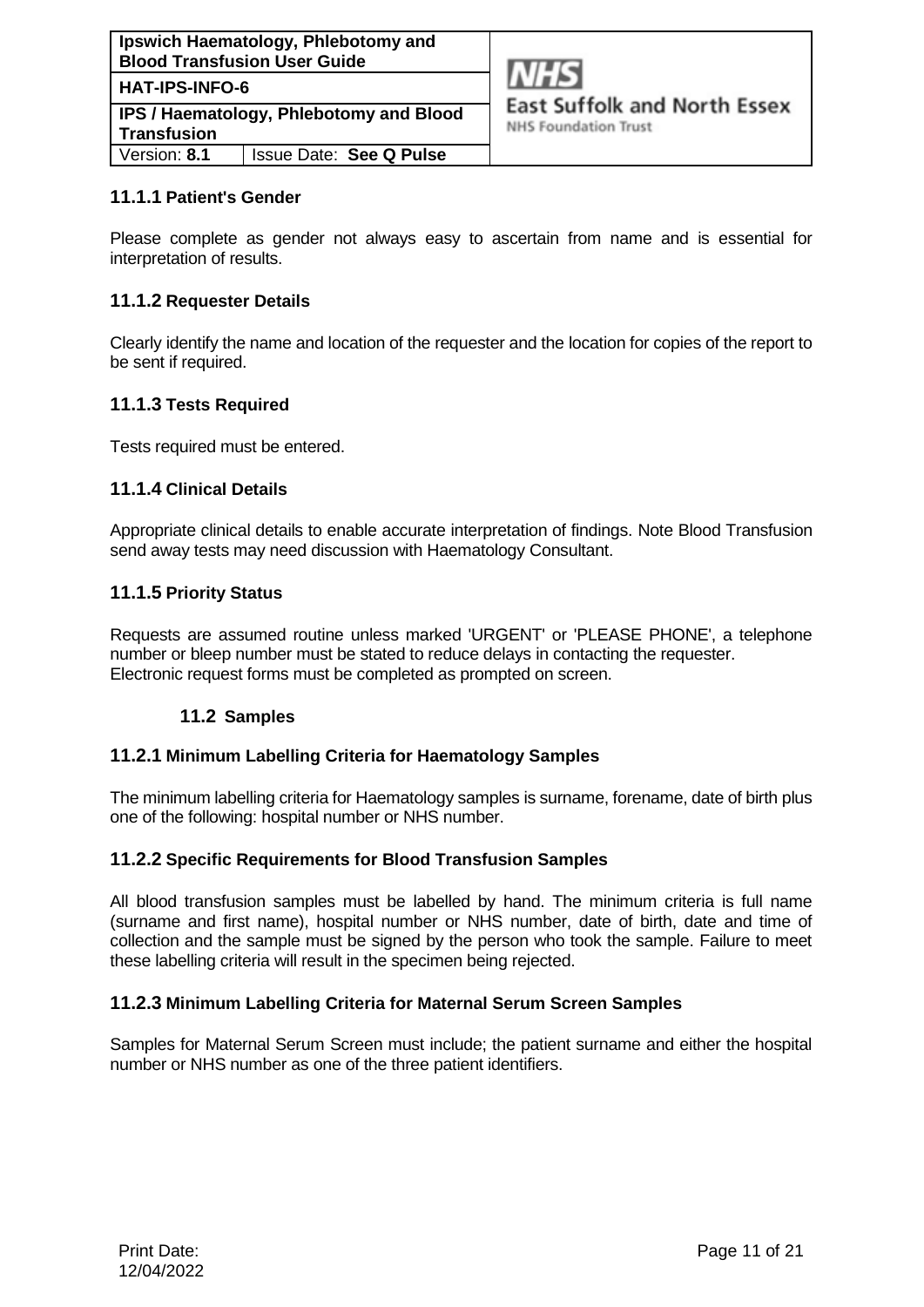| Ipswich Haematology, Phlebotomy and<br><b>Blood Transfusion User Guide</b> |                                |  |
|----------------------------------------------------------------------------|--------------------------------|--|
| <b>HAT-IPS-INFO-6</b>                                                      |                                |  |
| <b>IPS / Haematology, Phlebotomy and Blood</b><br><b>Transfusion</b>       |                                |  |
| Version: 8.1                                                               | <b>Issue Date: See Q Pulse</b> |  |



# **11.3 Sample Rejection**

<span id="page-11-0"></span>Samples may be rejected due to minimum labelling criteria above not being met, or due to issues with sample integrity (e.g. haemolysis, icterus etc.). The requestor will be notified when an urgent sample is rejected.

# **11.4 Samples for Send Away Tests**

<span id="page-11-1"></span>Samples for leukaemia Immunophenotyping / cell markers (BCR / ABL, JAK2, PNH Screen, EMA dye test and FISH), genetics / chromosomes (HFGE and HFE) and tissue typing (HLA and HLA B27) must contain four points of reference, e.g. full name (surname and first name), hospital number or NHS number and date of birth and be sent with a Haemato-Oncology Diagnostic Service (HODS) form.

Send away samples for Blood Transfusion (for example, HIT, NAIT, etc.) must be signed by the requestor and be accompanied by the appropriate NHSBT request form (available by request from the Blood Transfusion Department)

# **11.5 High Risk Samples**

<span id="page-11-2"></span>High Risk samples from patients with (or suspected to have) Creutzfeldt- Jacob Disease (CJD), Transmissible Spongiform Encephalitis (TSE), Ebola, Viral Haemorrhagic Fever, or Rabies must be labelled clearly with Danger of Infection on the request form and sample bags. The Laboratory must be notified that the samples are coming prior to collection and the request must be discussed with the relevant consultant. All samples from these patients must be sent in the Red High Risk Transporter Boxes available from Pathology.

#### <span id="page-11-3"></span>**12 OUTLINE OF TESTS PROVIDED**

#### **12.1 Haematology**

<span id="page-11-5"></span><span id="page-11-4"></span>FBC, ESR, malaria screening, CSF morphology for malignant cells, glandular fever screening, sickle screening, G-6-PD deficiency screening, haemoglobinopathy screening, and leukaemia diagnosis (referred out test).

#### **12.2 Coagulation**

<span id="page-11-6"></span>Coagulation screening, heparin and warfarin monitoring for inpatients, d-dimer assay, factor assays and thrombophilia screening.

#### **12.3 Transfusion**

Blood group and antibody screen, provision of blood and blood products, antenatal blood group serology, maternal and cord testing post-delivery, Kleihauer testing and investigation of neonatal jaundice.

The Ipswich Hospital Blood Policy covers all aspects of blood transfusion including ordering of blood, blood products, information on transfusion and procedure to follow after a possible transfusion reaction.

Print Date: 12/04/2022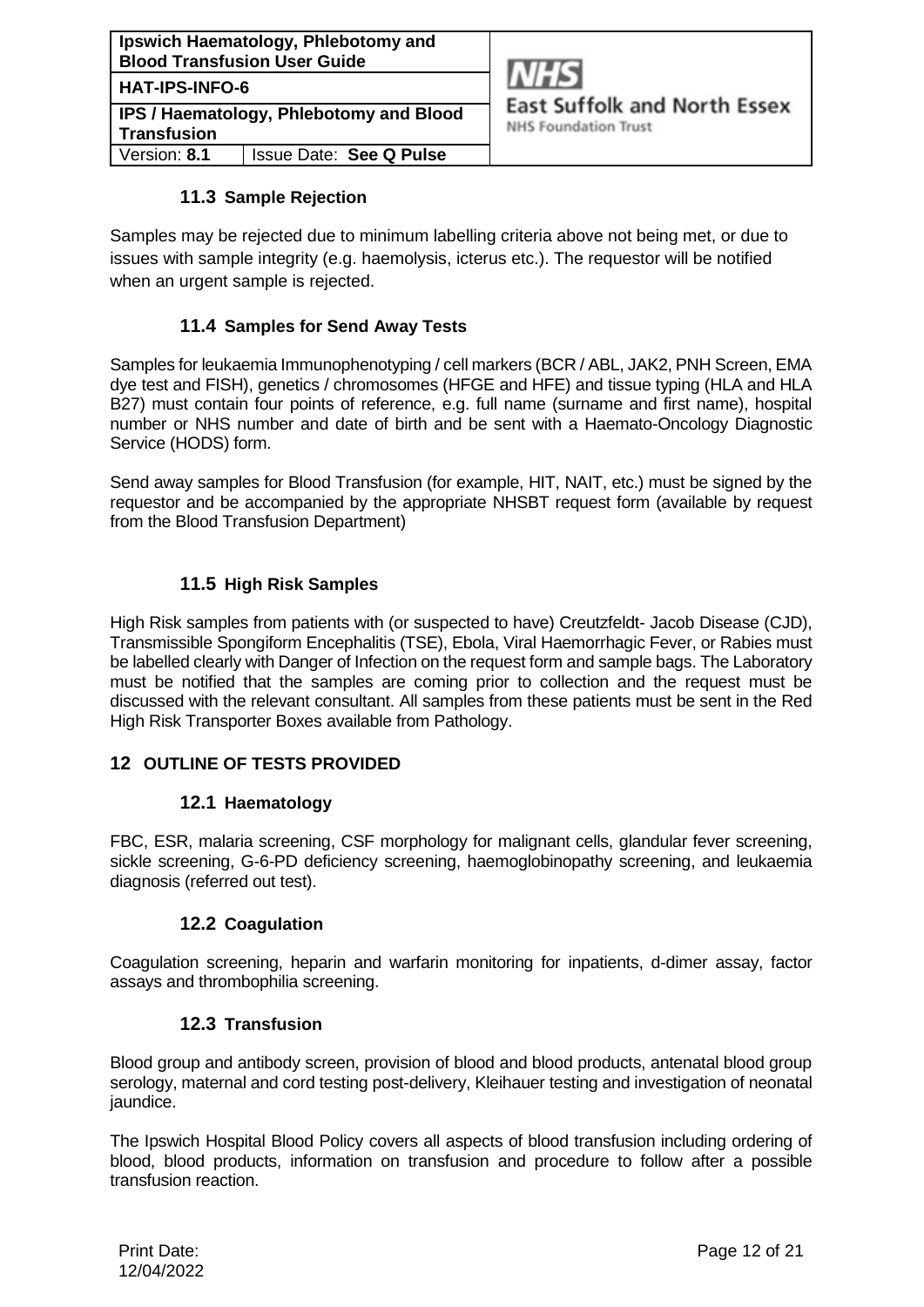

**East Suffolk and North Essex** 

**NHS Foundation Trust** 

## <span id="page-12-0"></span>**13 SAMPLES REQUIRED**

Sample collection is standardised on the Sarstedt Monovette system and samples should be collected only in these containers. For paediatric haematology and coagulation samples, small volume tubes of the same range are available. 1.6ml blue topped tubes are available for paediatric use for the blood transfusion department.

This is not a complete list of tests; a full list of tests can be found in the Sample Requirements of the ESNEFT Pathology Website:

<https://esneftpathology.nhs.uk/>

For immunology queries contact the Immunology Department at Addenbrookes Hospital directly. Tel: 01223 245151 / 0333 103 2220

# <span id="page-12-1"></span>**14 SUMMARY OF TESTS REFERRED TO OTHER LABORATORIES**

Tests not available at Ipswich Hospital are referred to selected laboratories for testing. Samples to be sent to the Regional Genetics/Cytogenetics Laboratory at Cambridge, HODS at Addenbrookes and Tissue Typing at Addenbrookes, require specific request forms to be completed, which can be downloaded from:

[https://www.cuh.nhs.uk/addenbrookes-hospital/services/genetics-laboratories/sample](https://www.cuh.nhs.uk/addenbrookes-hospital/services/genetics-laboratories/sample-requirements-and-test-request-card/request-card-labelling-and-consent)[requirements-and-test-request-card/request-card-labelling-and-consent](https://www.cuh.nhs.uk/addenbrookes-hospital/services/genetics-laboratories/sample-requirements-and-test-request-card/request-card-labelling-and-consent)

| Test                                                                             | <b>Sent To</b>                                                                    |
|----------------------------------------------------------------------------------|-----------------------------------------------------------------------------------|
| Genetic and chromosome studies                                                   | <b>Regional Genetics/Cytogenetics</b><br>Laboratory, Cambridge                    |
| Leukaemia diagnosis                                                              | <b>HODS, Addenbrookes</b>                                                         |
| Neurological gene assays                                                         | Rare & Inherited Disease Laboratory of the<br>London North Genomic Laboratory Hub |
| Neurological antibodies                                                          | Rare & Inherited Disease Laboratory of the<br>London North Genomic Laboratory Hub |
| Immunology                                                                       | Immunology, Addenbrookes                                                          |
| <b>Platelet Function</b>                                                         | Coagulation, Addenbrookes                                                         |
| <b>HLA</b> typing                                                                | Tissue Typing, Addenbrookes                                                       |
| Platelet, WBC and RBC serological<br>investigations, antenatal antibody serology | NHS Blood and Transplant<br>(Colindale & Filton)                                  |
| EPO assay                                                                        | Biochemistry, Kings College Hospital                                              |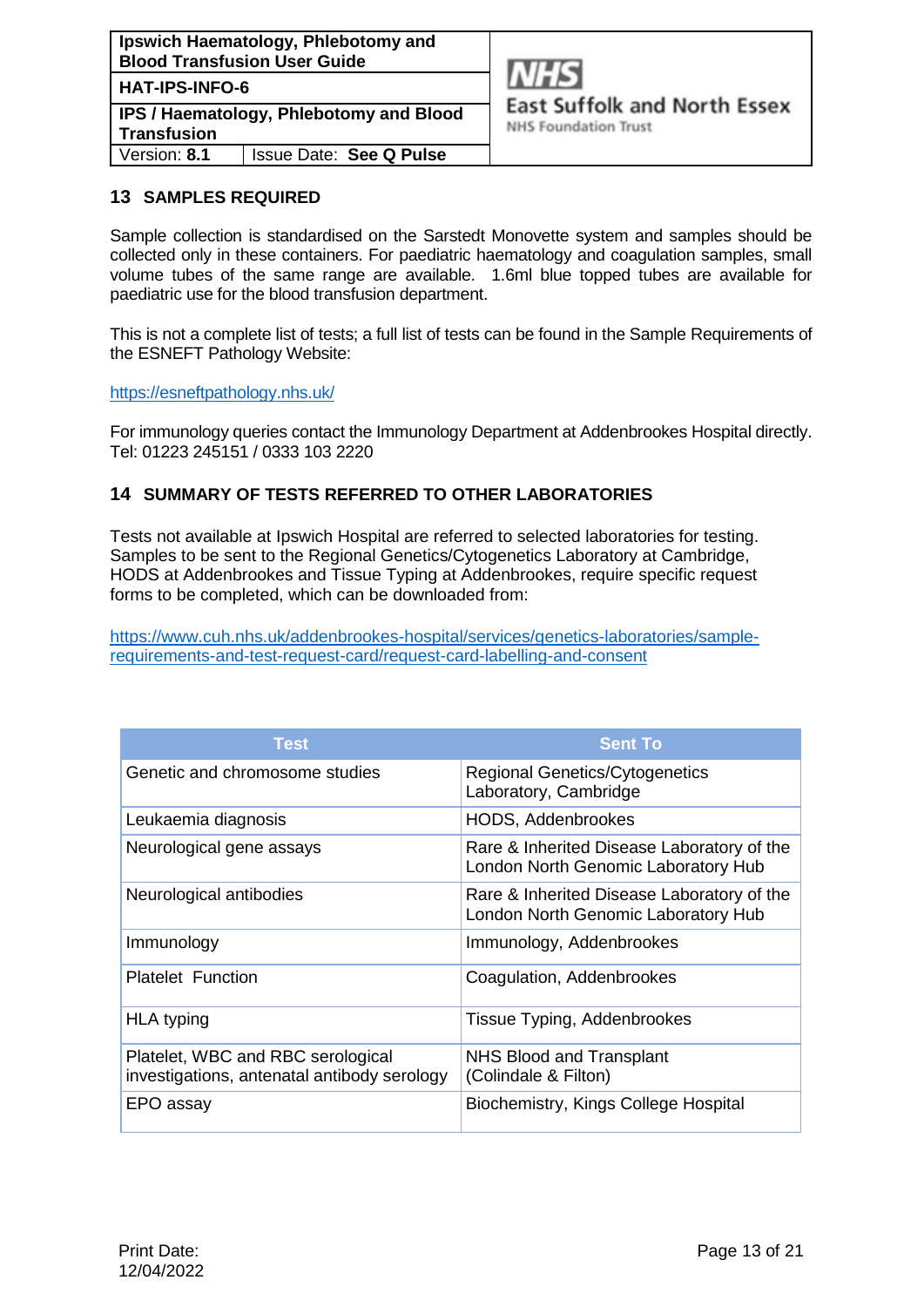**Ipswich Haematology, Phlebotomy and Blood Transfusion User Guide**

**HAT-IPS-INFO-6**

**IPS / Haematology, Phlebotomy and Blood Transfusion**



**East Suffolk and North Essex** 

**NHS Foundation Trust** 

Version: **8.1** Issue Date: **See Q Pulse**

# <span id="page-13-0"></span>**15 RANGE OF TESTS AVAILABLE OUTSIDE CORE HOURS**

- Full blood counts and blood film where appropriate
- Screening for malarial parasites
- ESR
- Coagulation screen, D-dimer, INR and APTT , anti-FXa (Hep)
- Provision of blood and blood products
- Kleihauer test
- Blood group and DAT (direct antiglobulin test) on babies
- All other requests should be discussed with the BMS on duty or consultant haematologist on call.

# <span id="page-13-1"></span>**16 TRANSPORT OF SAMPLES**

## **16.1 Transport of Samples from GP Surgeries**

<span id="page-13-2"></span>The Pathology Department provides a daily collection service from all GP surgeries. Samples for collection should be individually bagged then placed in a large sealed plastic bag with sufficient wadding to absorb spills.

# **16.2 Transport of Samples from Wards**

<span id="page-13-4"></span><span id="page-13-3"></span>Samples for collection should be individually bagged then placed in a large sealed plastic bag with sufficient wadding to absorb spills. The large bag should be delivered to the pathology reception by the portering staff.

# **16.3 Transport of Samples via Air Tube**

Samples transported via the air tube must be placed in a sealed plastic sample bag with the request form in a separate pocket to the sample. Samples should be sent to either the haematology or blood transfusion stations. All haematology samples may be sent via the air tube system (except High Risk Samples, CSF or samples for platelet function, which should be delivered by hand).

#### **16.4 Extremes of Temperature**

<span id="page-13-6"></span><span id="page-13-5"></span>Avoid extremes of temperature when transporting samples to avoid sample deterioration.

# **17 STORAGE OF SAMPLES**

If possible deliver sample to the laboratory the same day, all wards samples should reach the laboratory within a few hours of collection. Samples from outside the hospital that cannot be delivered that day should be stored in a refrigerator overnight and delivered the next morning. The refrigerator should maintain a temperature between  $2^{\circ}\text{C}$  and  $8^{\circ}\text{C}$ , it is especially important that the samples do not freeze.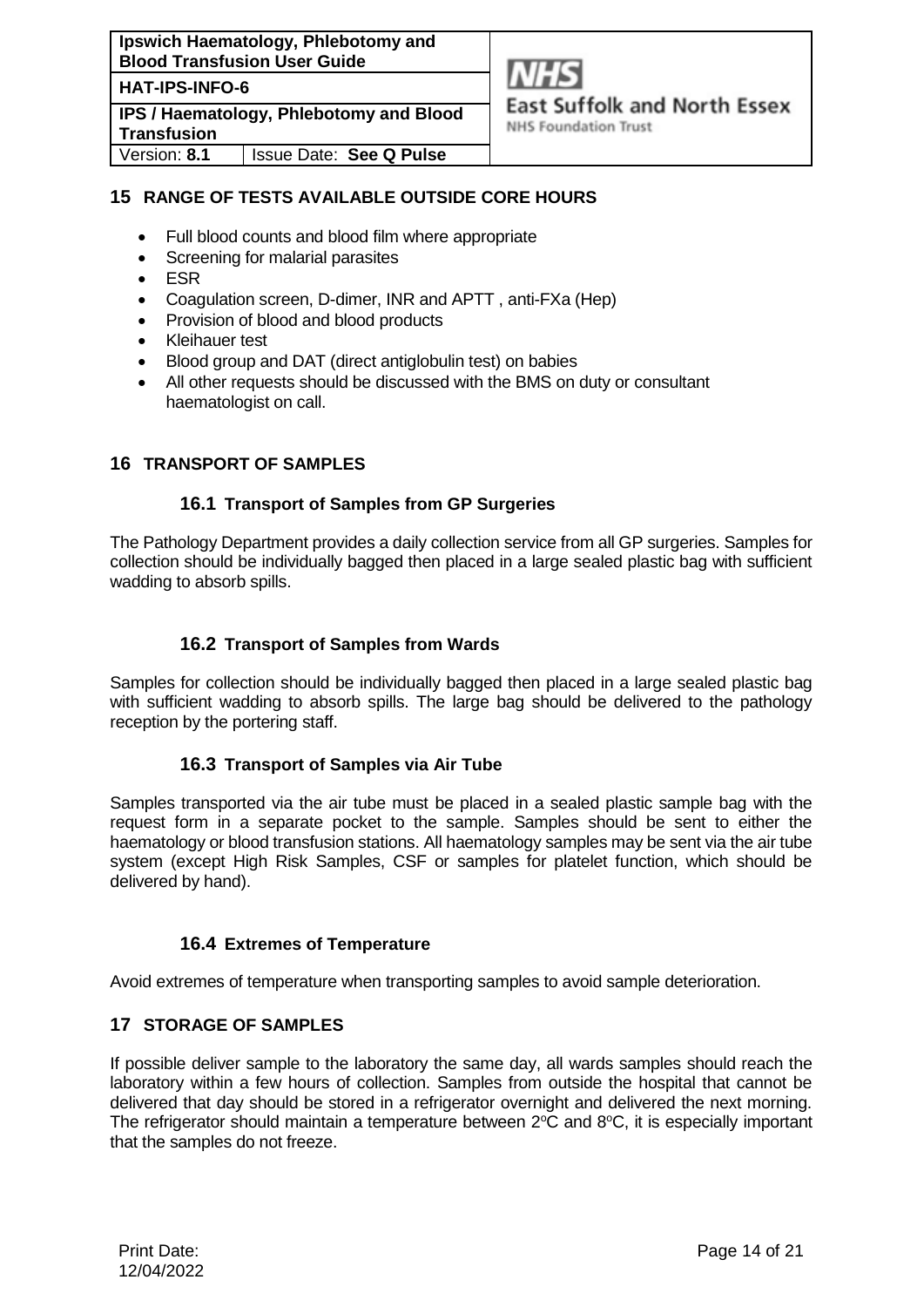

Incorrectly stored samples may result in sample deterioration as seen by prolonged clotting times, degenerate blood films, loss of antibody strength and haemolysed samples, for example.

# <span id="page-14-0"></span>**18 TURNAROUND TIMES**

These times refer to the time from receipt of a sample in the department to validation (or interim validation) of a result which then becomes available electronically.

| <b>Test</b>                                                                                                                                                          | <b>Urgent</b>                                              | <b>Routine</b> |
|----------------------------------------------------------------------------------------------------------------------------------------------------------------------|------------------------------------------------------------|----------------|
| Full blood count                                                                                                                                                     | 1 hour                                                     | 24 hours $3$   |
| <b>Ascetic Fluid</b>                                                                                                                                                 | N/A                                                        | 24 hours $3$   |
| Peripheral blood films                                                                                                                                               | 24 hours $3$                                               | 48 hours $3$   |
| <b>Malarial parasites</b>                                                                                                                                            | 2 hours                                                    |                |
| $G-6-PD$                                                                                                                                                             | N/A                                                        | 3 days         |
| <b>ESR</b>                                                                                                                                                           | 2 hours                                                    | 24 hours       |
| Clotting screen                                                                                                                                                      | 1 hour                                                     | 4 hours        |
| D-dimer                                                                                                                                                              | 1 hour                                                     | 4 hours        |
| CSF and other fluids                                                                                                                                                 | 1 hour                                                     | 3 days         |
| Glandular fever screen                                                                                                                                               | 1 hour                                                     | 3 days         |
| Haemoglobinopathy screen*                                                                                                                                            | 1 day                                                      | 14 days        |
| Coagulation factor assays*<br>(excluding VWF Antigen and Activity)                                                                                                   | 24 hours                                                   | 7 days         |
| <b>VWF Antigen and Activity*</b>                                                                                                                                     | 2 days                                                     | 7 days         |
| Thrombophilia screen*                                                                                                                                                | 1 day                                                      | 14 days        |
| Emergency provision of blood (if<br>previously grouped and antibody<br>screened negative)                                                                            | 10 minutes                                                 | N/A            |
| Provision of blood (if NOT previously<br>grouped and antibody screened)                                                                                              | 60 min (provided no<br>antibodies detected) <sup>1</sup>   | N/A            |
| Provision of fully Crossmatched Blood<br>(if previously grouped and antibody<br>screen is positive or known antibodies)                                              | Variable, contact<br>department for advice <sup>2</sup>    | N/A            |
| Provision of blood products FFP<br><b>Platelets</b><br>Cryoprecipitate<br>Fractionated and recombinant products<br>(e.g. prothrombin complex, human<br>albumin etc.) | 40 min<br>Contact department<br>40 min<br>$10 \text{ min}$ | N/A            |
| Maternal and cord post-delivery testing                                                                                                                              | N/A                                                        | 2.5 days       |
| Kleihauer film*                                                                                                                                                      | 1 hour                                                     | 2.5 days       |
| Investigation of neonatal jaundice                                                                                                                                   | 1 hour                                                     | 1 day          |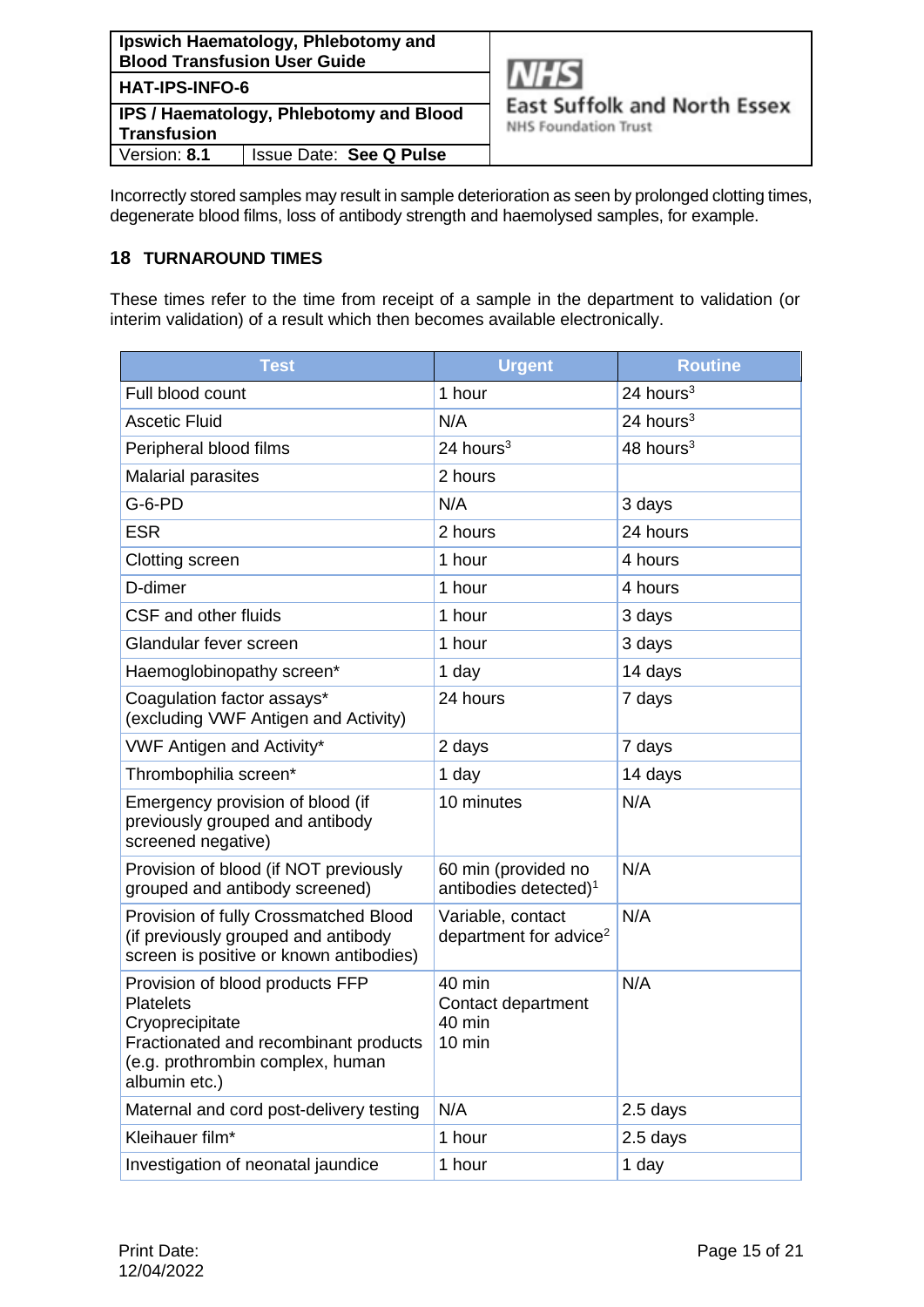# **HAT-IPS-INFO-6**

**IPS / Haematology, Phlebotomy and Blood Transfusion** Version: **8.1** Issue Date: **See Q Pulse**



**East Suffolk and North Essex** 

**NHS Foundation Trust** 

| <b>Blood group and antibody screen</b> | 1 hour | 2 days  |
|----------------------------------------|--------|---------|
| Immunology Autoimmune assay*           | 1 dav  | 7 days  |
| Allergy                                | N/A    | 14 days |

**\*** Urgent requests must be discussed with consultant haematologist

<sup>1</sup> If antibodies are present the provision of compatible blood cannot be guaranteed

<sup>2</sup> When antibodies are known to be present Blood Transfusion must be contacted as soon as possible; non urgent treatment should be delayed until blood is available.

<sup>3</sup> Clinically urgent results will be phoned without delay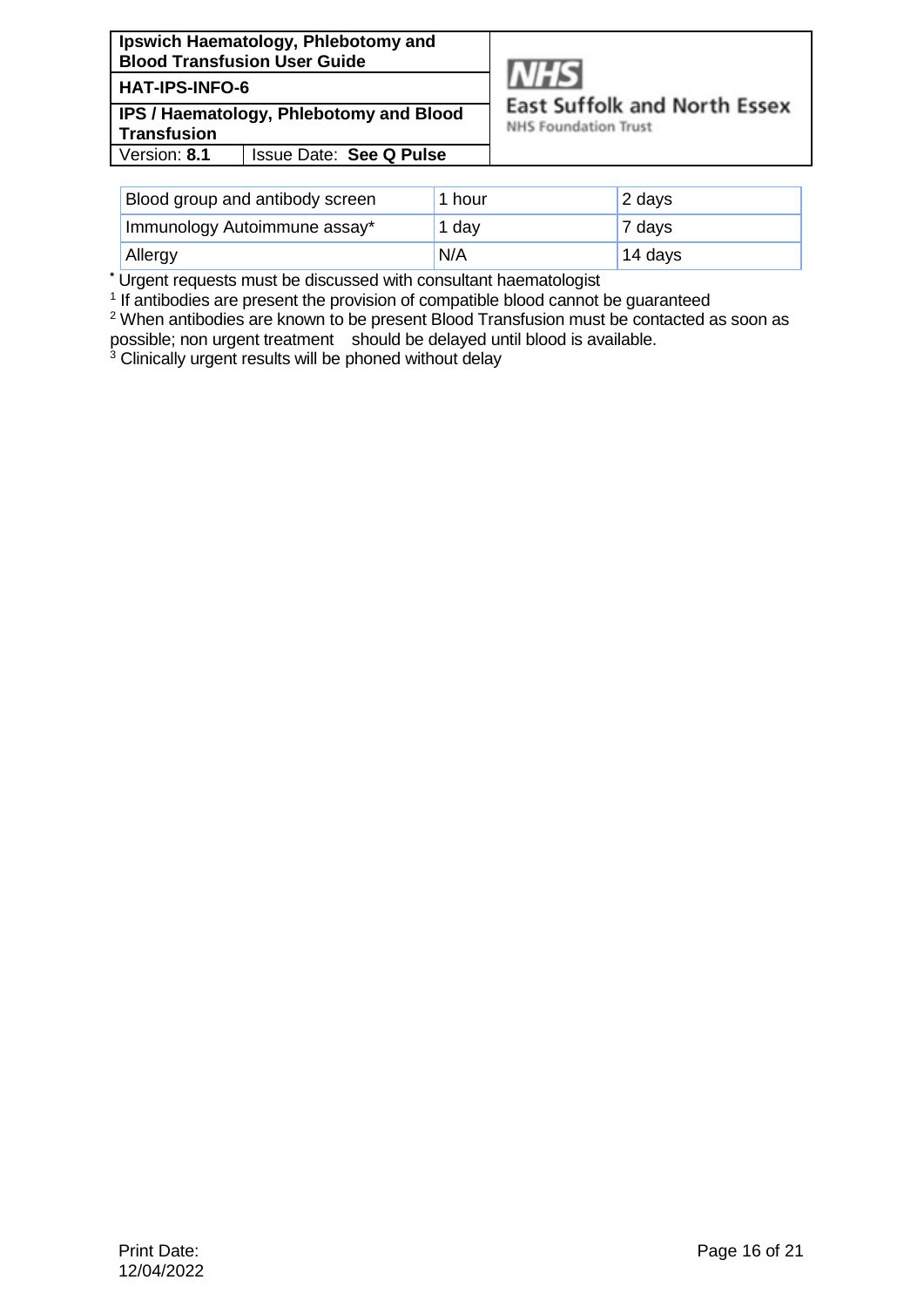

# <span id="page-16-0"></span>**19 TIME LIMITS FOR FURTHER REQUESTING OF TESTS**

Further tests may be added to existing samples held in the department provided:

- a) The request is made within the time limits stated below
- b) There is sufficient sample for the test

Requests should be made to Haematology Reception**.** 

| <b>Original Sample</b> | Other tests possible to request                                         | <b>Time limit for additional tests</b> |
|------------------------|-------------------------------------------------------------------------|----------------------------------------|
| <b>FBC</b>             | Blood film, G6PD, malarial<br>parasites. haemoglobinopathy<br>screening | $24$ hrs                               |
| <b>FBC</b>             | <b>ESR</b>                                                              | 21 hrs                                 |
| <b>FBC</b>             | Reticulocytes                                                           | 96 hrs                                 |
| Coagulation<br>Screen  | D-Dimer                                                                 | 24 hrs                                 |
| Coagulation<br>Screen  | Factor assays                                                           | 4 hrs                                  |
| <b>APTT</b>            | <b>INR</b>                                                              | 72 hrs                                 |
| Immunology             | Additional immunology                                                   | 28 days                                |

# <span id="page-16-1"></span>**20 FACTORS AFFECTING THE PERFORMANCE OF THE TESTS**

<span id="page-16-2"></span>The quality of the results obtained can be affected by the quality of the sample received**.** 

#### **20.1 Blood sampling**

Blood should be collected into Sarstedt blood tubes directly by clean venepuncture with minimum cuff pressure and not filled from a syringe. After collection mix samples gently avoid vigorous shaking. Check the expiry date of sample vials before use. These blood tubes must not have been exposed to extremes of temperature prior to collection (above 30°C)

If used correctly the correct volume of blood will be collected, this is essential for coagulation and ESR tests.

Coagulation tests, other than basic clotting screen, APTT and INR, are best collected in the hospital to ensure minimum delay in the sample reaching the laboratory. Samples from wards should be delivered immediately to the laboratory.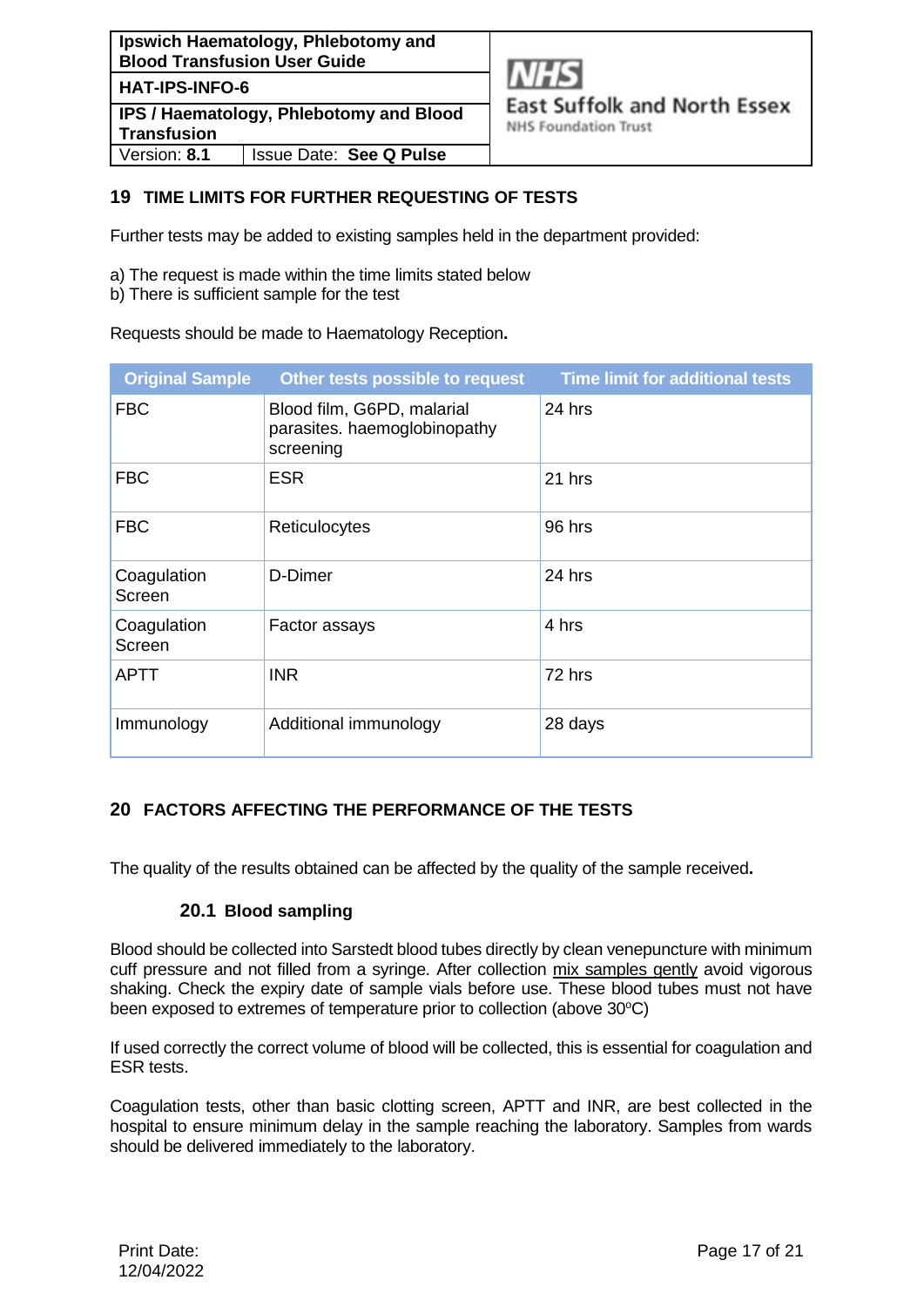

**NHS Foundation Trust** 

Results of poor sampling will include haemolysed samples, activated coagulation samples, and partially clotted samples all of which can affect the result obtained.

# <span id="page-17-0"></span>**21 QUALITY STANDARDS**

<span id="page-17-1"></span>The Haematology Department is accredited by the following professional, accreditation and regulatory bodies:

# **21.1 IBMS (Institute of Biomedical Sciences)**

#### [\(http://www.ibms.org/\)](http://www.ibms.org/)

<span id="page-17-2"></span>The department is approved for pre-registration and post-registration BMS training and support staff training.

# **21.2 MHRA (Medicines and Healthcare Products Regulatory Agency)**

#### [\(http://www.mhra.gov.uk/\)](http://www.mhra.gov.uk/)

Compliance assessed annually by MHRA

# <span id="page-17-3"></span>**21.3 UKAS (United Kingdom Accreditation Service)**

[https://www.ukas.com](https://www.ukas.com/) Accredited to ISO 15189:2012 Reference no. 9332

# <span id="page-17-4"></span>**22 RELATED DOCUMENTS**

- Blood Policy See Trust webpages
- Pathology Laboratory Guide (Sample Requirements)

# <span id="page-17-5"></span>**23 REFERENCE RANGES**

<span id="page-17-6"></span>All numerical results have reference ranges printed on the report with the result. Reference ranges may be sex and age related.

#### **23.1 Summary of the Main Adult Reference Ranges**

NOTE: Paediatric and gender reference values may be different from adult ranges contact department for details.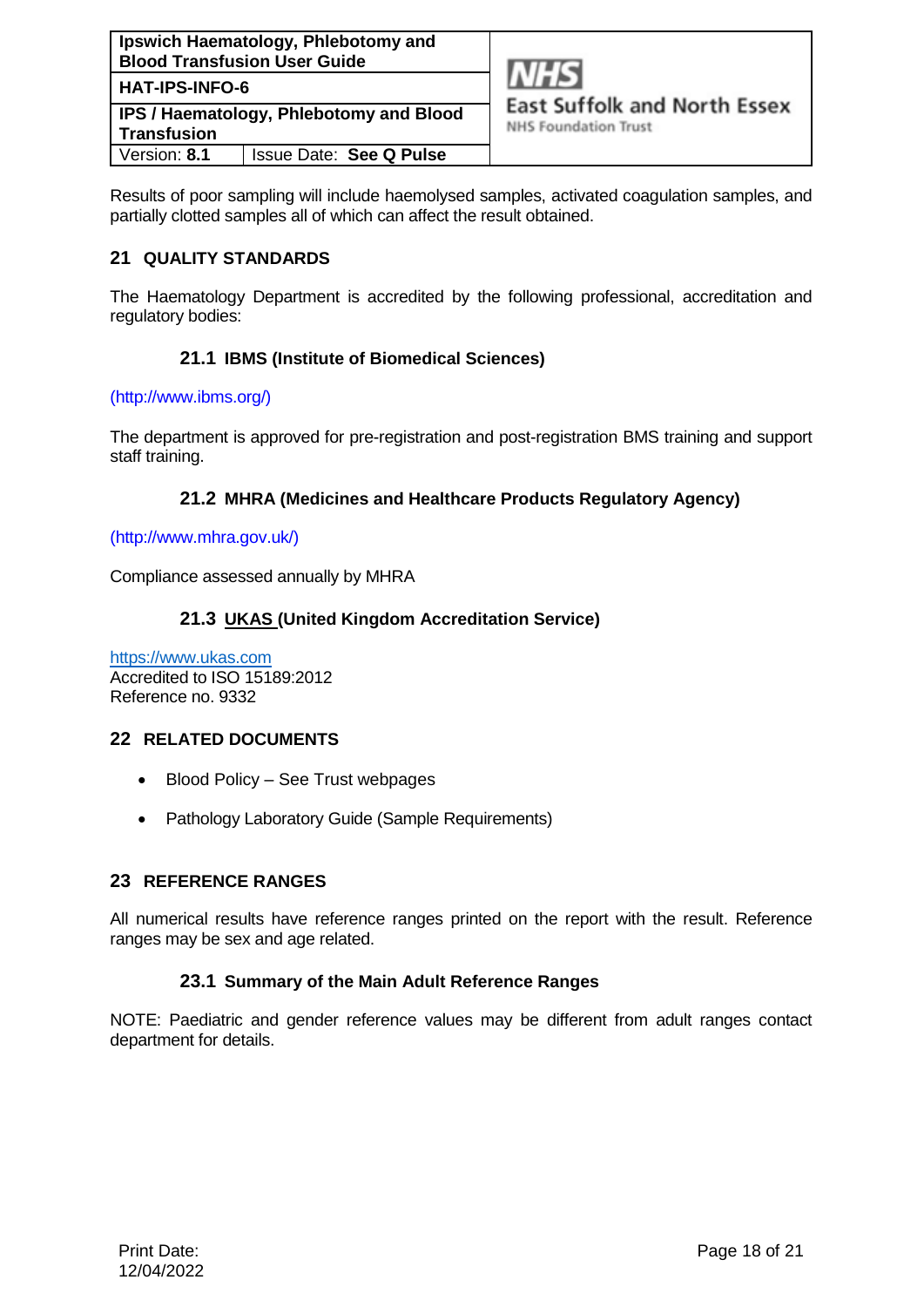| Ipswich Haematology, Phlebotomy and |
|-------------------------------------|
| <b>Blood Transfusion User Guide</b> |
| <b>HAT-IPS-INFO-6</b>               |

**IPS / Haematology, Phlebotomy and Blood Transfusion**<br>Version: **8.1** Version: **8.1** Issue Date: **See Q Pulse**



**East Suffolk and North Essex** 

**NHS Foundation Trust** 

# **23.2 Haematology**

<span id="page-18-0"></span>

| <b>Assay</b>    |                                        | <b>Reference Range</b> | <b>Reporting</b><br><b>Units</b>           |
|-----------------|----------------------------------------|------------------------|--------------------------------------------|
|                 |                                        |                        |                                            |
| FBC - Hb        | $115 - 160$ (F)<br>$135 - 175$ (M)     |                        | g/l                                        |
| - WBC           | $4.0 - 11.0$                           |                        | X10 <sup>9</sup> /I                        |
| - Platelets     | $135 - 450$                            |                        | X10 <sup>9</sup> /I                        |
| - RBC           | $3.8 - 4.8$ (F)<br>$4.5 - 5.5$ (M)     |                        | $X10^{12}/I$                               |
| - Hct           | $0.35 - 0.45$ (F)<br>$0.38 - 0.50$ (M) |                        |                                            |
| - MCV           | $80 - 100$                             |                        | f                                          |
| - MCH           | $27.0 - 34.0$                          |                        | pg                                         |
| - Neutrophils   | $2.0 - 7.5$                            |                        | X10 <sup>9</sup> /I                        |
| - Lymphocytes   | $1.0 - 4.0$                            |                        | X10 <sup>9</sup> /I                        |
| - Monocytes     | $0.1 - 1.0$                            |                        | X10 <sup>9</sup> /I                        |
| - Eosinophils   | $0.0 - 0.5$                            |                        | X10 <sup>9</sup> /I                        |
| - Basophils     | $0.0 - 0.2$                            |                        | X10 <sup>9</sup> /I                        |
| - Reticulocytes | 10-100 (0-16)<br>10-100 (17-120)       |                        | X10 <sup>9</sup> /I<br>X10 <sup>9</sup> /I |
| <b>ESR</b>      | Female                                 |                        | mm/hr                                      |
|                 | Aged 0-60:                             | $1 - 19$               |                                            |
|                 | Aged 61-70:                            | $1 - 20$               |                                            |
|                 | Aged 71-120:                           | $1 - 35$               |                                            |
|                 | Male                                   |                        |                                            |
|                 | Aged 0-50:                             | $1 - 10$               |                                            |
|                 | Aged 51-60:                            | $1 - 12$               |                                            |
|                 | Aged 61-70:<br>Aged 71-120:            | $1 - 14$<br>$1 - 30$   |                                            |
|                 |                                        |                        |                                            |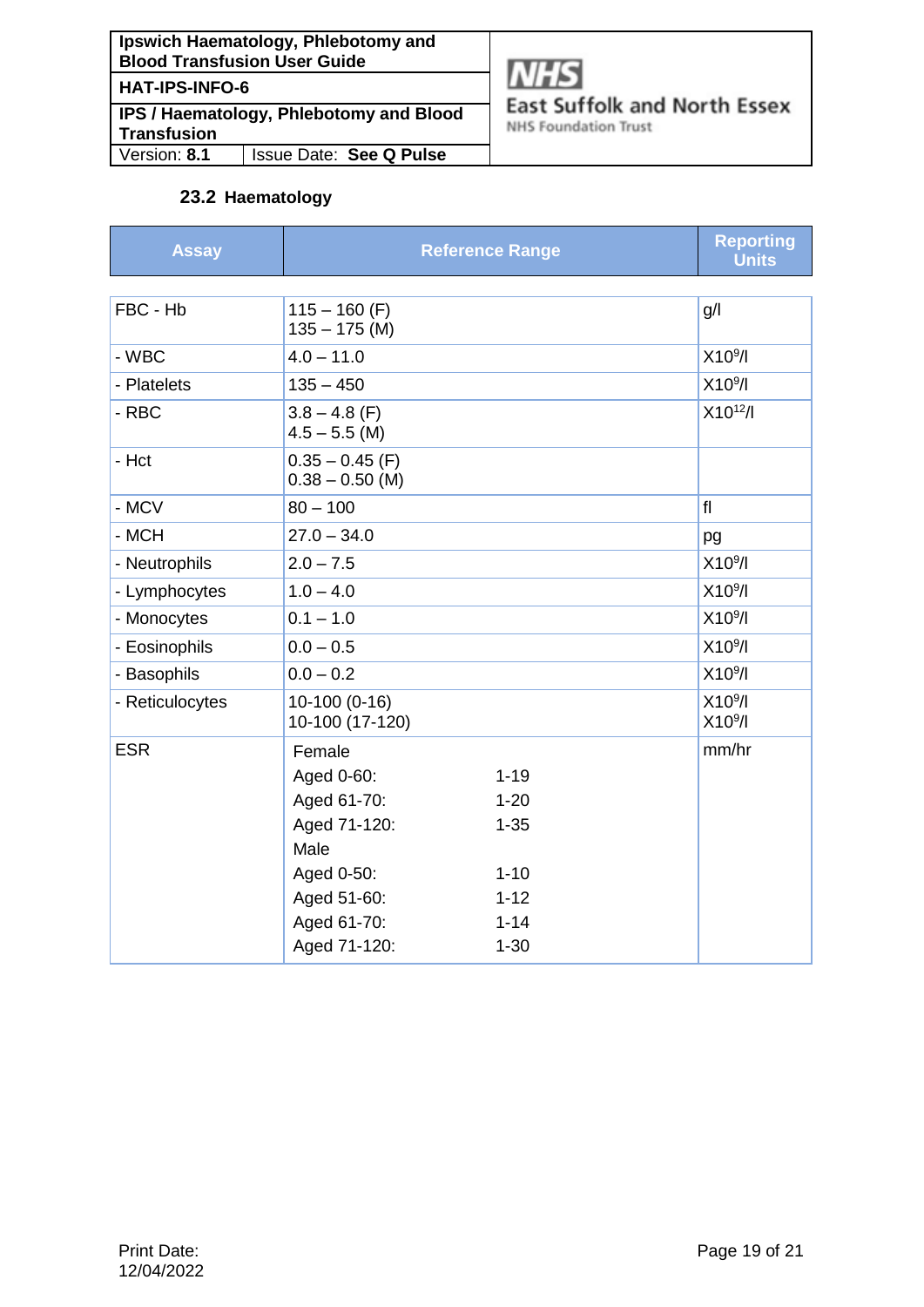| Ipswich Haematology, Phlebotomy and<br><b>Blood Transfusion User Guide</b> |
|----------------------------------------------------------------------------|
| <b>HAT-IPS-INFO-6</b>                                                      |
| IPS / Haematology, Phlebotomy and Blood<br><b>Transfusion</b>              |

Version: **8.1** Issue Date: **See Q Pulse**



**East Suffolk and North Essex** 

**NHS Foundation Trust** 

# **23.3 Coagulation**

<span id="page-19-0"></span>

| <b>Assay</b>                            | <b>Reference Range</b>                                               | <b>Reporting</b><br><b>Units</b> |
|-----------------------------------------|----------------------------------------------------------------------|----------------------------------|
| <b>Clotting Screen - INR</b>            | $0.9 - 1.2$                                                          | Ratio                            |
| $-$ PT                                  | $11 - 15$                                                            | sec                              |
| - APTT                                  | $26 - 37$                                                            | sec                              |
| - Fibrinogen                            | $2.0 - 4.5$                                                          | g/l                              |
| *D-dimer (for exclusion of<br>DVT/PE)   | < 500                                                                | ng/ml (FEU)                      |
| <b>Thrombin Time</b>                    | $10.5 - 16.5$                                                        | secs                             |
| Coagulation factors                     |                                                                      |                                  |
| - 11                                    | $0.5 - 1.5$                                                          | u/ml                             |
| $- V$                                   | $0.5 - 1.5$                                                          | u/ml                             |
| - VII                                   | $0.5 - 1.5$                                                          | u/ml                             |
| $-$ VIII                                | $0.5 - 1.5$                                                          | u/ml                             |
| $-IX$                                   | $0.5 - 1.5$                                                          | u/ml                             |
| $- X$                                   | $0.5 - 1.5$                                                          | u/ml                             |
| $- XI$                                  | $0.7 - 1.5$                                                          | u/ml                             |
| $-$ XII                                 | $0.7 - 1.5$                                                          | u/ml                             |
| - XIII                                  | $0.5 - 1.4$                                                          | u/ml                             |
| - VWF Antigen                           | Blood Group A, B and AB: 0.66 - 1.76<br>Blood Group O: 0.42 - 1.41   | u/ml<br>u/ml                     |
| - VWF Activity                          | Blood Group A, B and AB: $0.49 - 1.63$<br>Blood Group O: 0.40 - 1.26 | u/ml<br>u/ml                     |
| Thrombophilia                           |                                                                      |                                  |
| - Antithrombin                          | $75 - 125$                                                           | I <sub>U</sub> /dl               |
| - Protein C                             | $70 - 130$                                                           | IU/dI                            |
| - Free Protein S                        | $55 - 125$ (F)<br>$75 - 145$ (M)                                     | I <sub>U</sub> /dl               |
| - APCR ratio                            | $2.0 - 3.5$                                                          |                                  |
| - DRVVT ratio                           | < 1.2                                                                |                                  |
| - Corrected DRVVT ratio                 | < 1.2                                                                |                                  |
| - DRVVT ratio/ Corrected DRVVT<br>ratio | < 1.2                                                                |                                  |
| - Cardiolipin Ab IgM                    | $0 - 9$                                                              | MPL u/ml                         |
| - Cardiolipin Ab IgG                    | $0 - 9$                                                              | GPL u/ml                         |